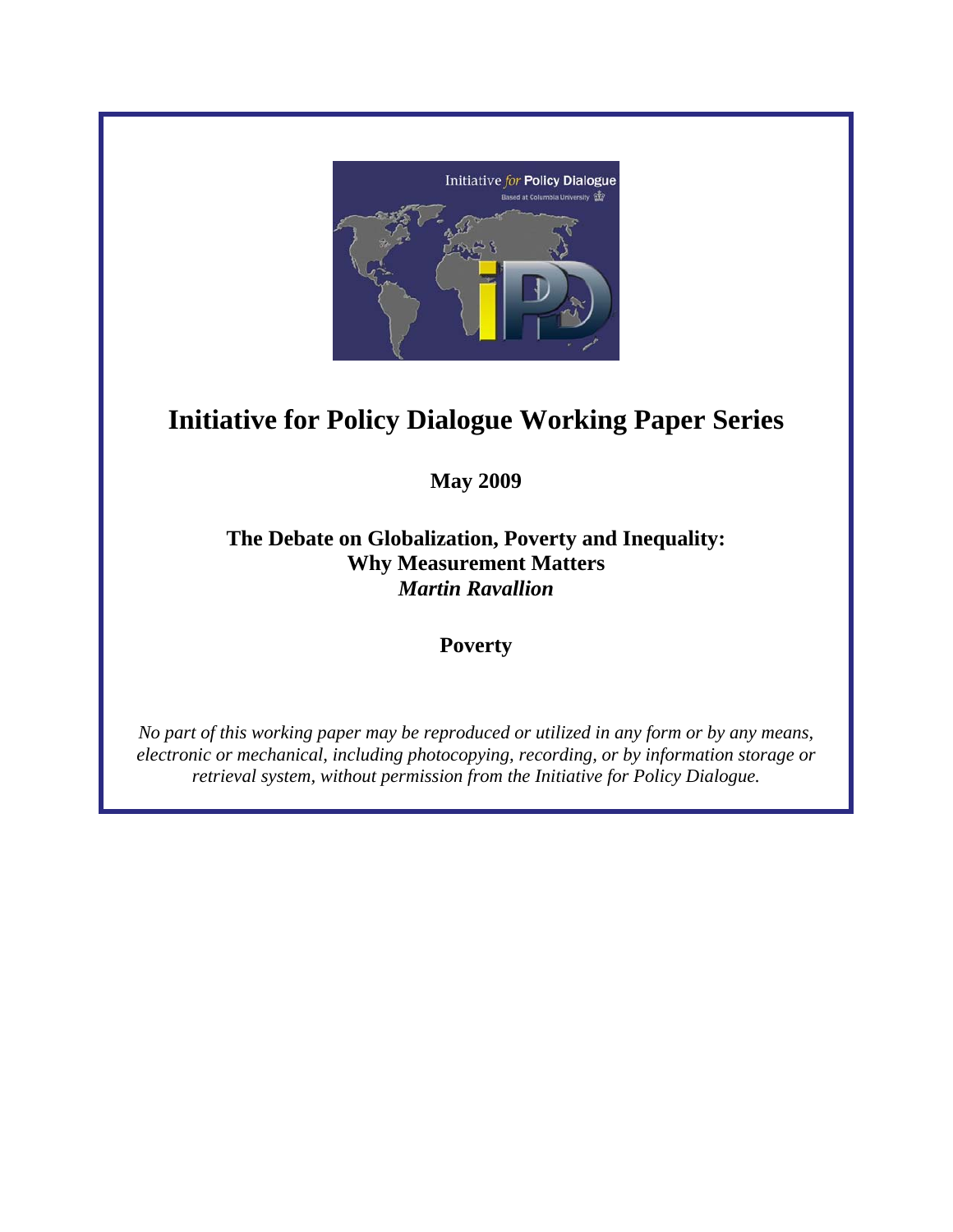## **THE DEBATE ON GLOBALIZATION, POVERTY AND INEQUALITY: WHY MEASUREMENT MATTERS**

Martin Ravallion<sup>[\\*](#page-23-0)</sup>

#### **Introduction**

What has been happening to the living standards of poor people in the world lies at the heart of the globalization debate. Indeed, as Amartya Sen has recently argued, the real concern of the socalled "anti-globalization" protestors is surely not globalization *per se*, for these protests are amongst the most globalized events in the modern world; rather, their concerns seem to stem in large part from the continuing deprivations and rising disparities in levels of living that they see in the current period of globalization (Sen, 2002).

Are their concerns justified? There is no denying the *perceptions* held by the critics of globalization that poverty and inequality are rising. For example, the web site of the International Forum on Globalization confidently claims that "TTglobalization policies have contributed to increased poverty, increased inequality between and within nations."<sup>2</sup> Whether this is a valid generalization, or even a valid characterization for any specific group of countries, is another matter.

Both sides in the debate have sought support from "hard" data on what is happening to poverty and inequality in the world. A "numbers debate" has developed, underlying the more highprofile protests and debates on globalization. By some accounts, the proportion of people living in extreme poverty in the developing world has fallen sharply in the 1990s (Bhalla, 2002; Sala-I-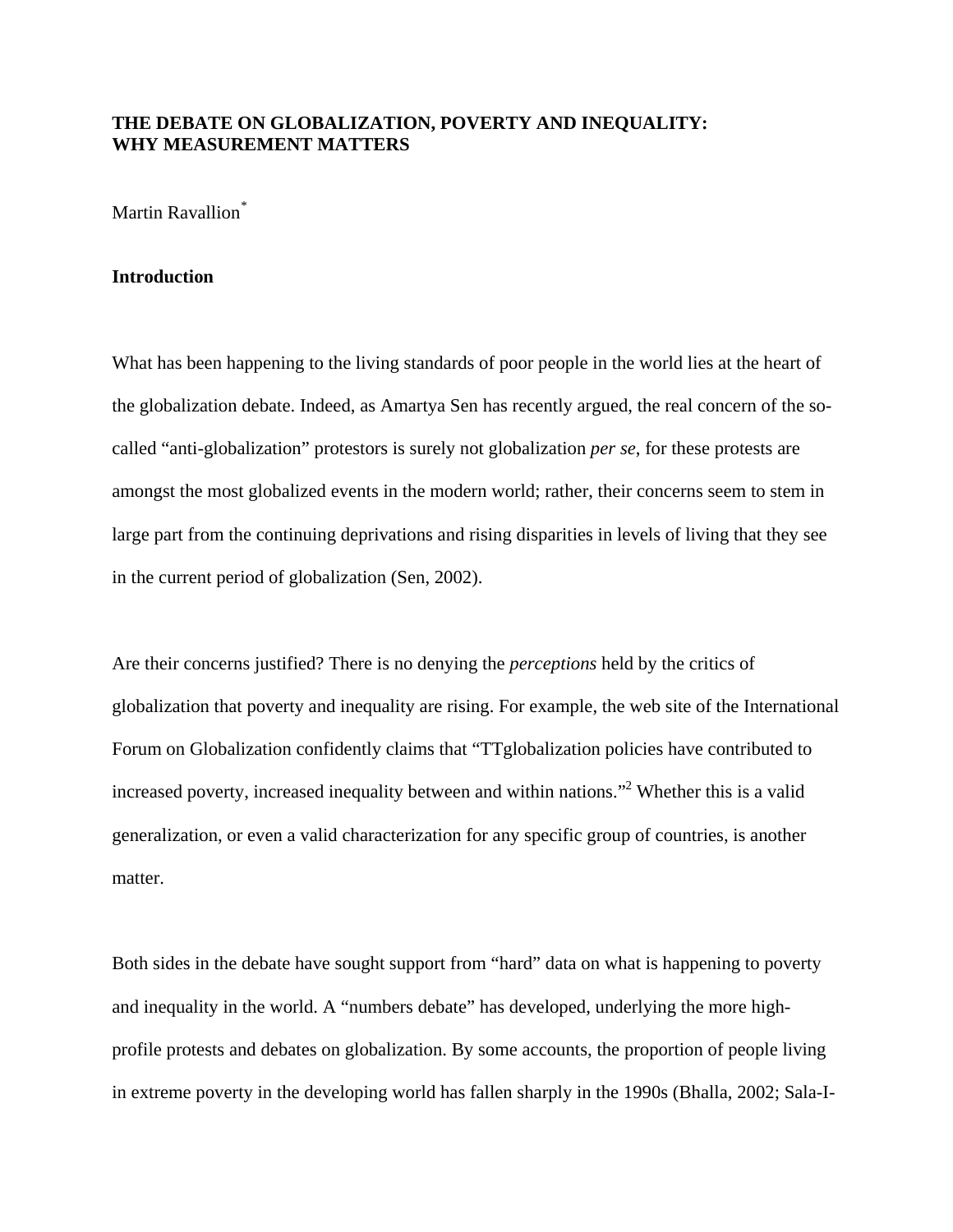Martin, 2002). Other assessments suggest much more modest gains, including those regularly published by the World Bank (the latest published update is Chen and Ravallion, 2001). Yet others claim that globalization has led to greater poverty (International Forum on Globalization, 2001).

There have been similar disagreements about what has been happening to inequality. By some accounts, income inequality has been rising in the world (see for example, International Forum on Globalization, 2001, and Galbraith, 2002, commenting on Dollar and Kraay, 2002a), while by others (including Bhalla, 2002, and Sala-I-Martin, 2002) it has been falling, though not continuously.

Who should we believe? To answer that question, we need to probe more deeply into the sources of the differences between the conflicting assessments. This calls for closer scrutiny of the concepts being used, which are not always in agreement between the two sides of the debate. It also requires closer inspection of the data sources and methods of analysis, even when there is agreement on the concept one is trying to measure. Only then can one form a judgment as to what the available data can really tell us about progress against poverty and inequality in the new era of globalization. This essay offers a non-technical commentary on the conceptual and methodological differences underlying the "numbers debate" on globalization.

#### **Ambiguous concepts make deceptive statistics**

Before trying to quantify anything, one must first be clear about the concept to be measured.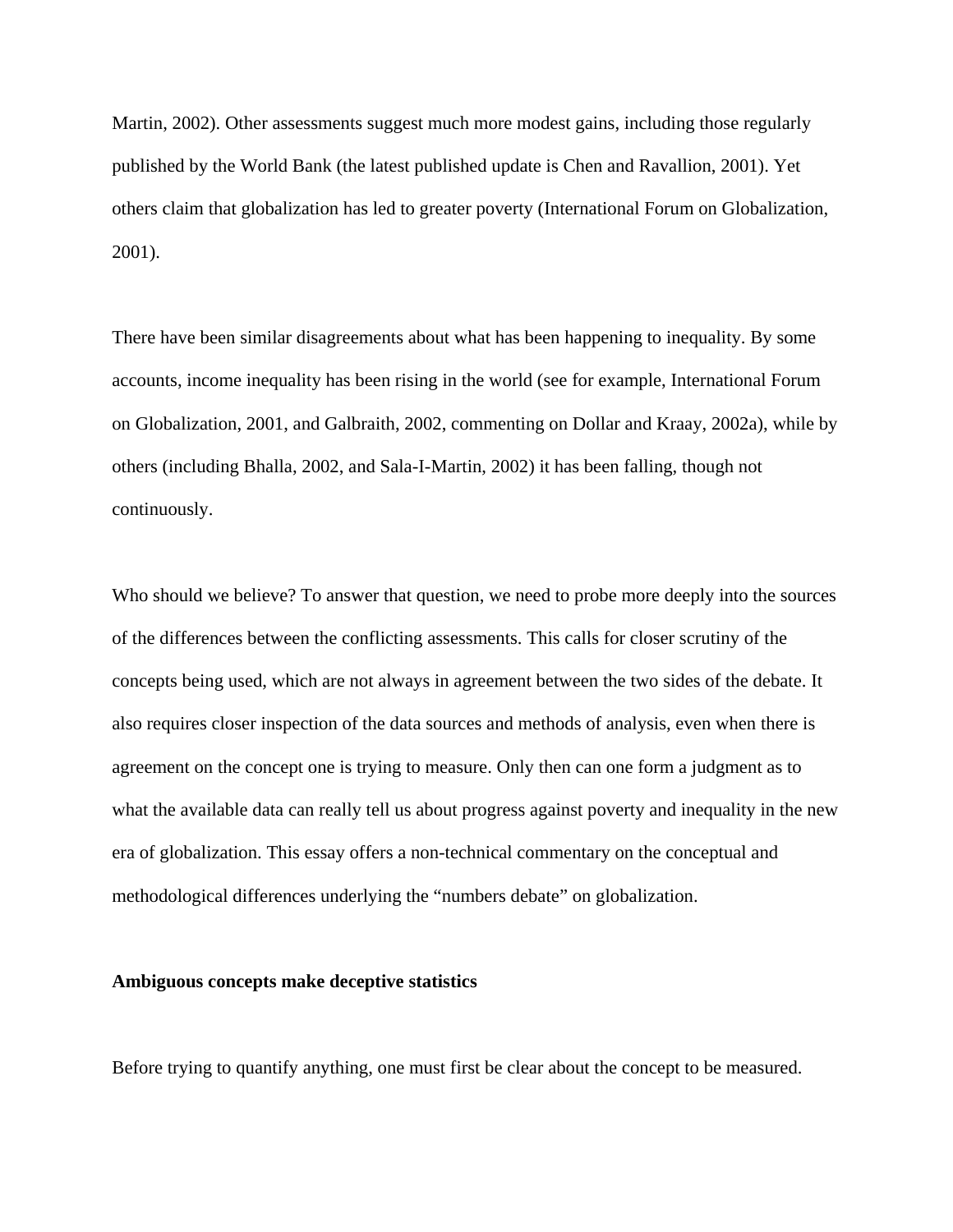Specialists are (typically) precise about these things, but that is not so true in the popular debate on globalization.

Most observers have a reasonably clear idea about the difference between "poverty" and "inequality." As these terms are normally defined, poverty is about *absolute levels of living* how many people cannot attain certain pre-determined consumption needs. Inequality is about the *disparities in levels of living*—for example, how much more is held by rich people than poor people. Measures of poverty and inequality are typically based on household consumption expenditure or income normalized for differences in household size and the cost-of-living. Aggregate measures of poverty at country or global levels tend to get the most attention, though finer breakdowns (such as by geographic area or ethnic group) are often brought into the picture. Some commentators are less careful about an equally important distinction lingering under the surface of the globalization debate—between the ideas of "relative poverty" and "absolute poverty." The latter typically means that the poverty line has fixed purchasing power. Relative poverty typically means that the poverty line has higher purchasing power in richer countries or areas within countries. How much higher is a matter of debate; this depends on how important relative deprivation is to a person's assessment of his or her well-being, and that is not something we know much about. Economists have traditionally assumed that people only care about their own consumption, but there is now a body of evidence suggesting that people do hold "social preferences," and that relative deprivation is an important determinant of welfare and behavior.<sup>3</sup> There is wide agreement that a person's own income is far too narrow a basis for judging economic well-being. To the extent that this depends on relative income, measures of poverty in terms of welfare will need to use poverty lines that vary with the mean income of some relevant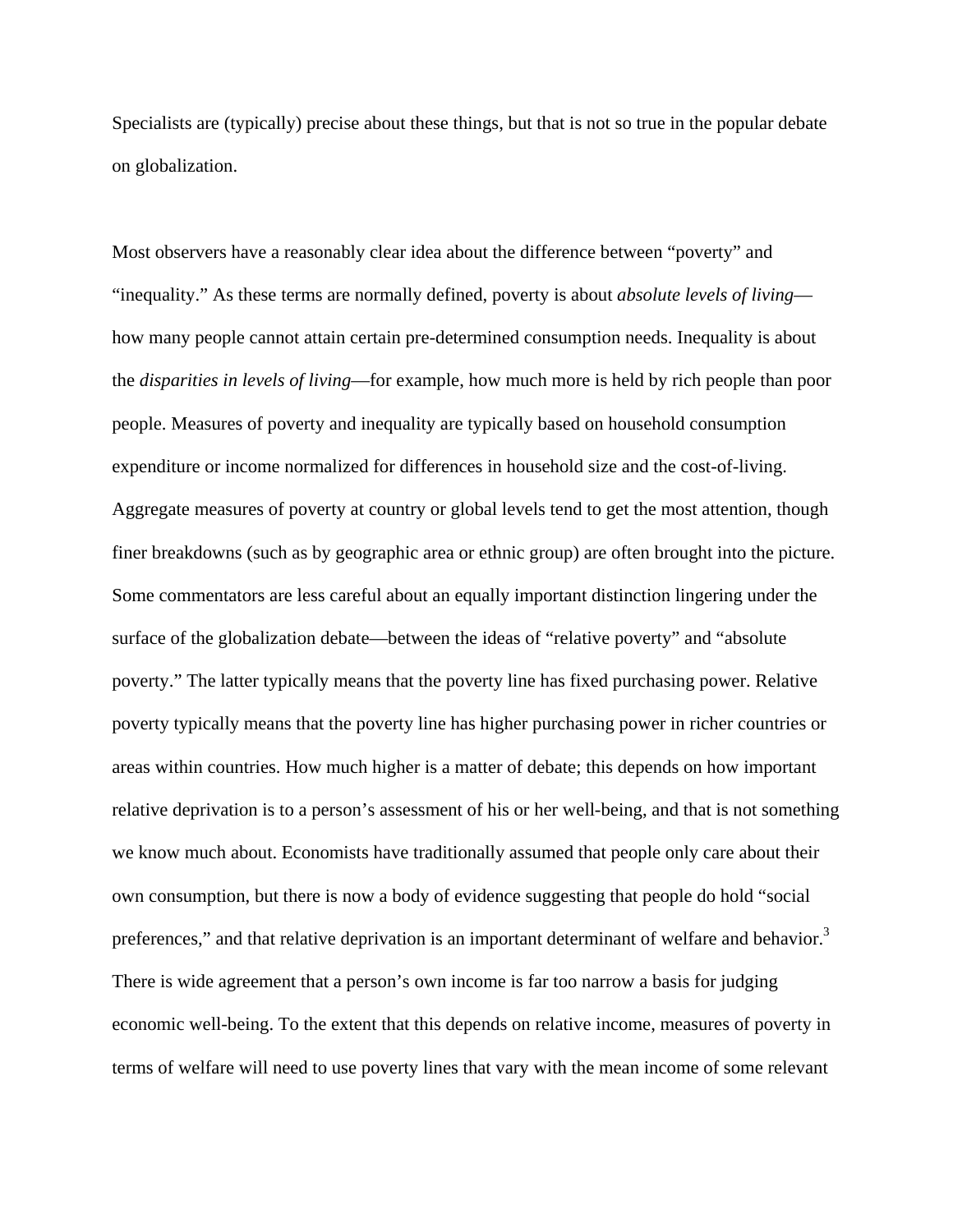reference group. Putting that into practice in a convincing way is another matter.

The measurement choice does matter. Roughly speaking, the more "relative" your poverty measure, the less impact economic growth will have on its value. Those who say globalization is good for the world's poor tend to be undisguised "absolutists." By contrast, many critics of globalization appear to think of poverty in more relative terms. At one extreme, if the poverty line is proportional to mean income then it behaves a lot like a measure of inequality. Fixing the poverty line relative to mean income has actually been popular in poverty measurement in Western Europe. This method can show rising poverty even when the levels of living of the poor have in fact risen. That is surely an extreme position that would seem hard to defend. While we can agree that relative deprivation matters, it appears to be very unlikely that individual welfare depends *only* on one's relative position, and not at all on absolute levels of living, as determined by incomes.

A further distinction is between the ideas of "relative inequality" and "absolute inequality." In applied work, economists typically mean "relative inequality" when they talk about the effects of greater trade openness on inequality. Relative inequality depends on the *ratios* of individual incomes to the overall mean. (The precise nature of that dependence—the weight given to income disparities at different levels, for example—has been the subject of a large literature.<sup>4</sup>) So if all incomes grow at the same rate then relative inequality is unchanged. A common finding in the academic literature is that greater trade openness has roughly the same effect on the growth rate of income at different levels of income.<sup>5</sup> Then openness can be said to be "distributionneutral" in that (relative) inequality is unchanged on average.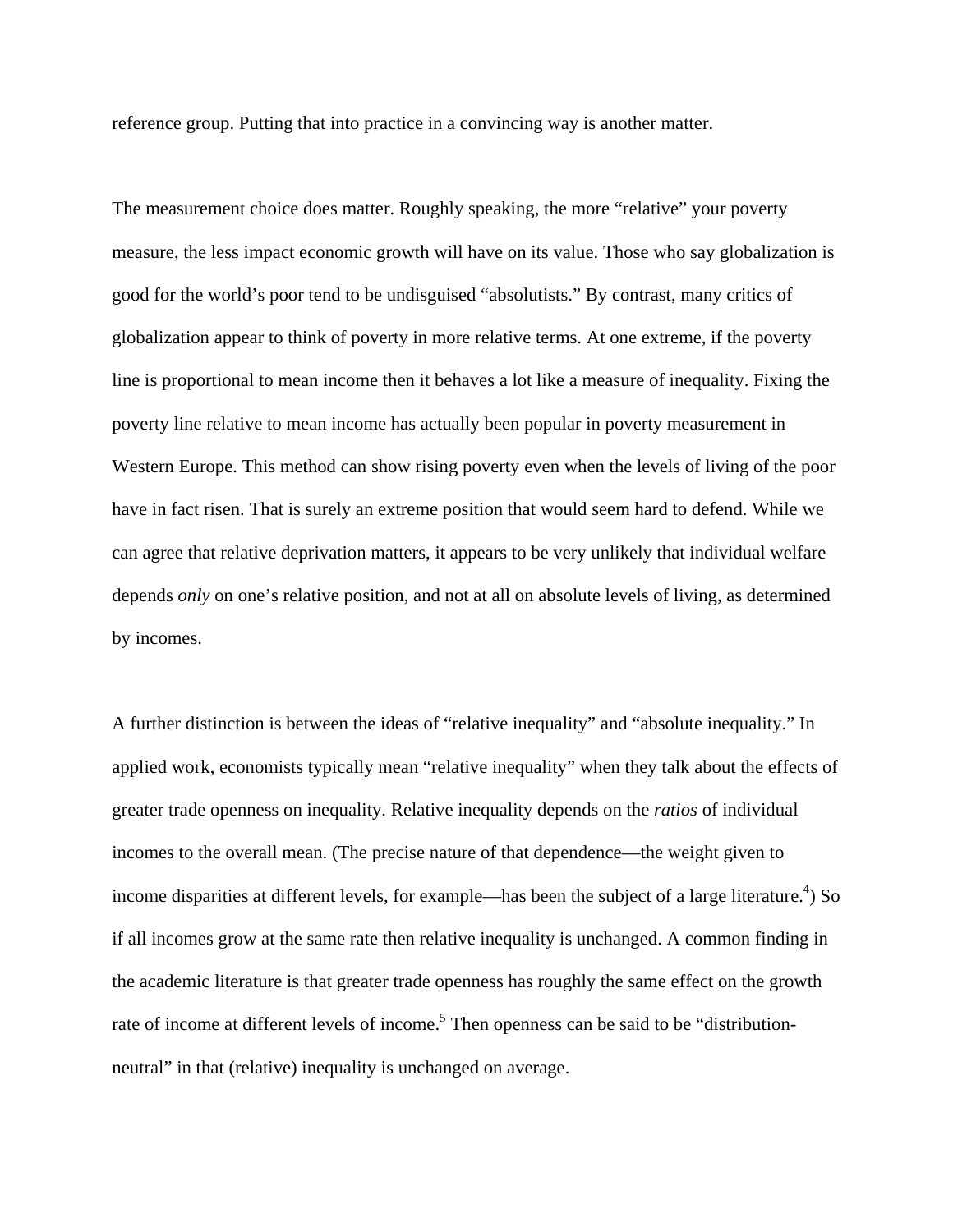But that is not the only defensible concept of inequality. "Absolute inequality" depends on the *absolute differences* in levels of living, rather than relative differences, as captured by the ratios to the mean. Consider an economy with just two household incomes: \$1,000 and \$10,000. If both incomes double in size then relative inequality will remain the same; the richer household is still 10 times richer. But the absolute difference in their incomes has doubled, from \$9,000 to \$18,000. Relative inequality is unchanged but absolute inequality has risen sharply.

Perceptions on the ground that "inequality is rising" appear often to be referring to this concept of inequality. Indeed, in experiments used to identify which concept of inequality is held by people, it was found that 40% of participants thought about inequality in absolute terms.<sup>6</sup> It is not that one concept is "right" and one "wrong." They simply reflect different value judgments about what constitutes higher "inequality."

These value judgments carry considerable weight for the position one takes in the globalization debate. Finding that the share of income going to the poor does not change on average with growth does not mean that "growth raises the incomes (of the poor) by about as much as it raises the incomes of everybody else" as claimed by an article in the *Economist* magazine (May 27, 2000), referring to Dollar and Kraay (2000a). Given existing inequality, the income gains to the rich from distribution-neutral growth will of course be greater than the gains to the poor. In the above example of two households, the income gain from economic growth is 10 times greater for the high-income person; to say that this means the poor share fully in the gains from growth is clearly a stretch. And the example is not far fetched. For example, for the richest decile in India,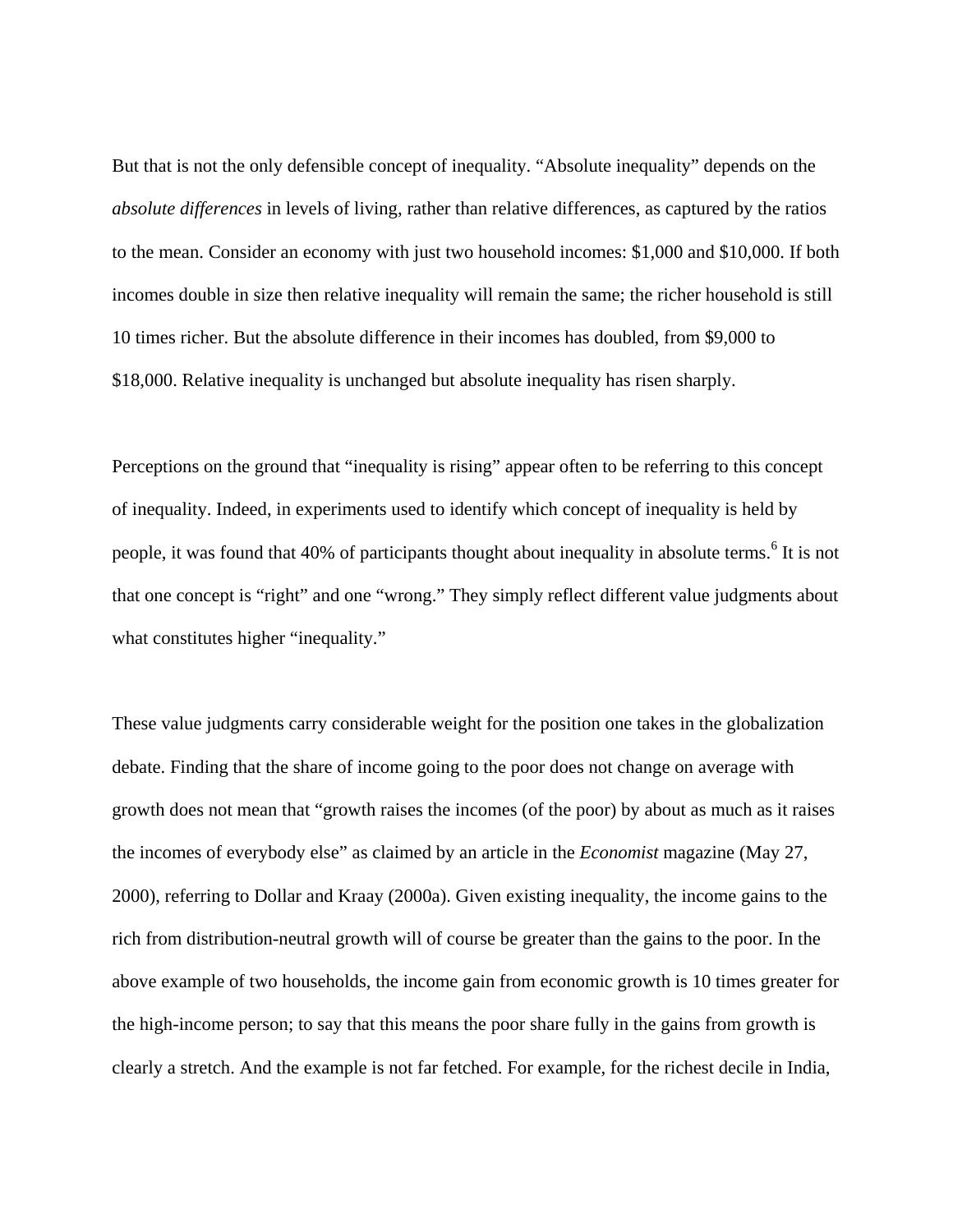the income gain from aggregate growth will be about four times higher than the gain to the poorest quintile; it will be 15-20 times higher in Brazil or South Africa.

The common empirical finding in the literature is that changes in (relative) inequality have virtually zero correlation with rates of economic growth naturally carries little weight for those who are concerned instead about absolute inequality. The latter does tend to rise with growth, and fall with contraction. Across 117 spells between successive household surveys for 47 developing countries (the same data set used in Ravallion, 2001) I find a strong positive correlation—a correlation coefficient of 0.64—between annualized changes in the absolute Gini index (in which absolute differences in incomes are not scaled by the mean) and annualized rates of growth in mean household income or consumption, as estimated from the same surveys. Yet there is virtually zero correlation (a coefficient of  $-0.06$ ) with relative inequality, as measured by the ordinary Gini index in which absolute differences are scaled by the mean.

A further source of confusion underlying the conflicting claims that have been made about what has happened to "inequality" in the world in the current period of globalization stems from lack of clarity about whether one is talking about inequality between countries or between people (wherever they live). Some of the claims about rising "inequality" have been based on the fact that, looking back over the last 40 years or so, initially poorer countries have tended to experience lower subsequent growth rates (see, for example, Pritchett, 1997). But of course countries vary enormously in population size. If one takes account of this, then the picture of rising inequality changes dramatically. Total inequality between people in the world can be thought of as having two components: the amount of inequality *between* countries and the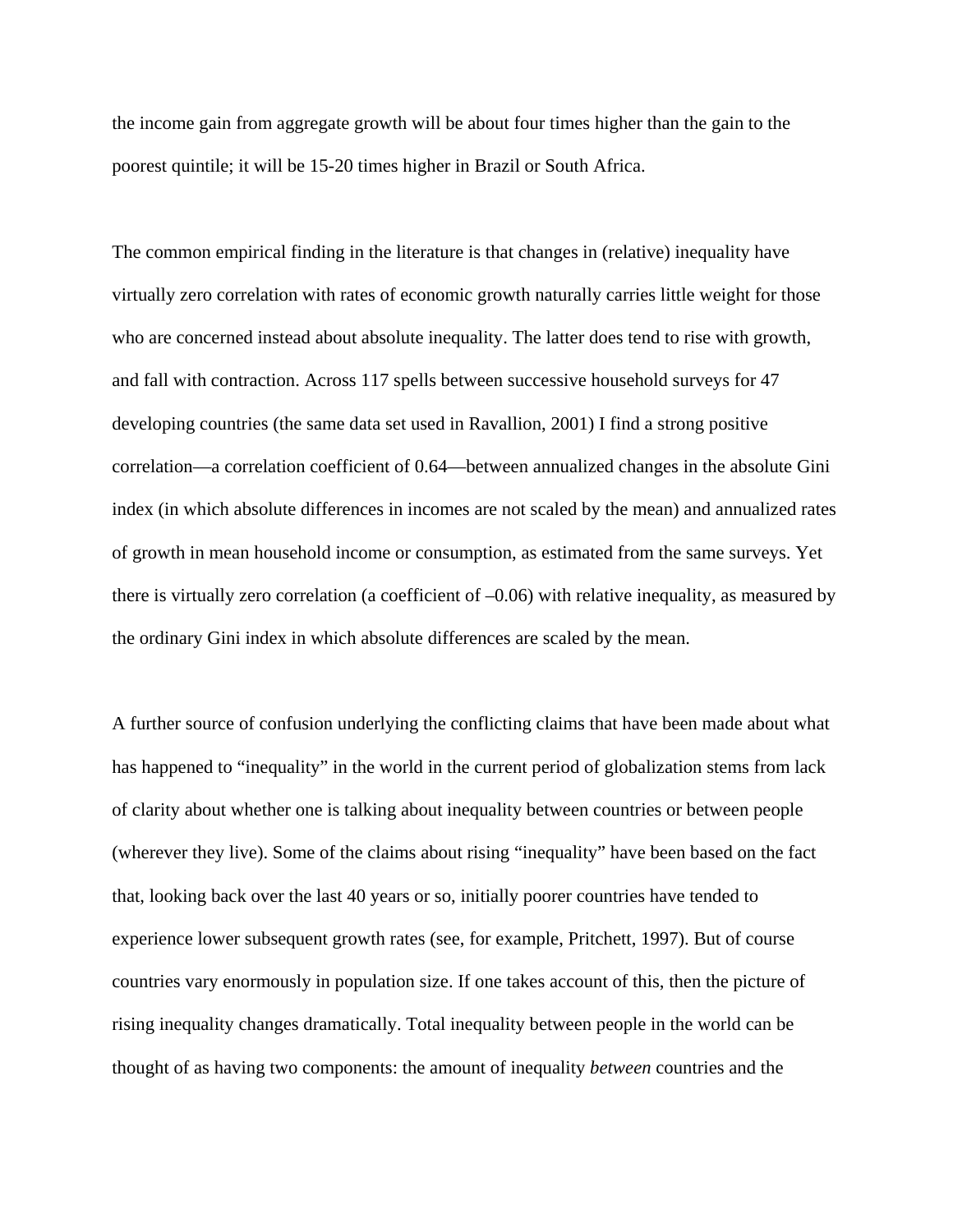amount *within* countries. Since one naturally weights by population when calculating overall inequality, the between-country component is also population weighted. Given the population weighting, the between-country component has tended to fall, even though poorer countries have not tended to have higher growth rates (see, for example, Schultz, 1998, and Bhalla, 2002). The two largest countries naturally figure prominently in this finding. China and (more recently) India have enjoyed high growth rates and this has been a major contributing factor to lowering overall inequality in the world.

Nor can it be denied that there is evidence of rising inequality within many countries, including China and India. Rising inequality is not, however, correlated with growth rates; indeed, amongst growing economies, inequality tends to fall about as often as it rises (Ravallion and Chen, 1997 and Ravallion, 2001).

Combining the between and within country pictures, there is no convincing sign of a significant trend increase in overall inequality between people over the last 20 years or so; nor is there convincing evidence of a trend decline in inequality.

#### **The devil is in the details**

Conceptual ambiguities are not the only reason for the conflicting claims that one finds in the globalization debate. There are also differences in how the available data have been interpreted and differences in the underlying assumptions made in measurement.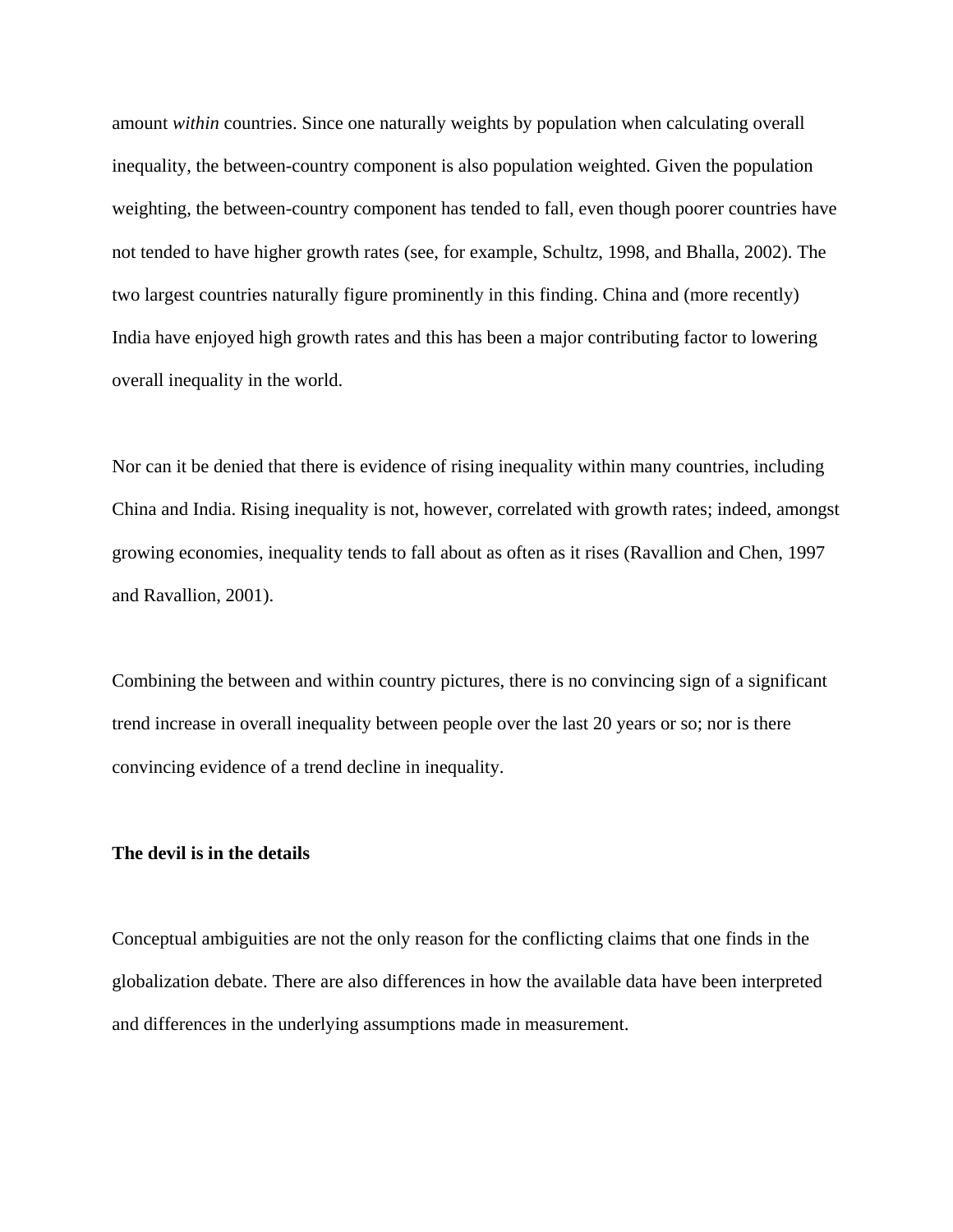Let us now focus on absolute poverty. All the estimates I have seen suggest a trend decline in the incidence of poverty and the total number of poor over the bulk of the 1980s and 1990s.<sup>7</sup> Progress has not been even over time. There is evidence of an increase in the number of poor in the late 1980s and early 1990s (Chen and Ravallion, 2000).<sup>8</sup> However, this sub-period is not typical, and it is not too surprising that progress against poverty was stalled then, given simultaneous macroeconomic difficulties in the two largest countries, China and India, on top of the weak growth in Africa. If one focuses instead on the period since about 1990, all sources I know of suggest a sustained decrease in the number of poor by any absolute standard. This is also evident if one looks at estimates going back to 1980 and before (Bourguignon and Morrisson, 2002; Sala-I-Martin, 2002; World Bank, 2002).<sup>9</sup>

While there appears to be broad agreement that absolute poverty is tending to fall, there are some large discrepancies amongst the available estimates of the rate of progress being made against absolute poverty. I will focus on two recent estimates. In the first, Bhalla (2002) presents estimates of the incidence of absolute poverty in the developing world that imply that the United Nations' Millennium Development Goal (MDG) of halving the 1990 "\$/day" poverty rate by 2015 was in fact already reached in 2000.

Contrast this with the World Bank estimates for the 1990s which suggest that the MDG for poverty will be reached on time if the rate of progress since 1990 is maintained (World Bank, 2000). This is based on the numbers reported in World Bank (2000), comparing 1990 and 1998. This implies a drop in the \$1/day poverty incidence of about 0.6 percentage points per year, which would be sufficient to halve the 1990s poverty rate by  $2015<sup>10</sup>$  On updating this estimate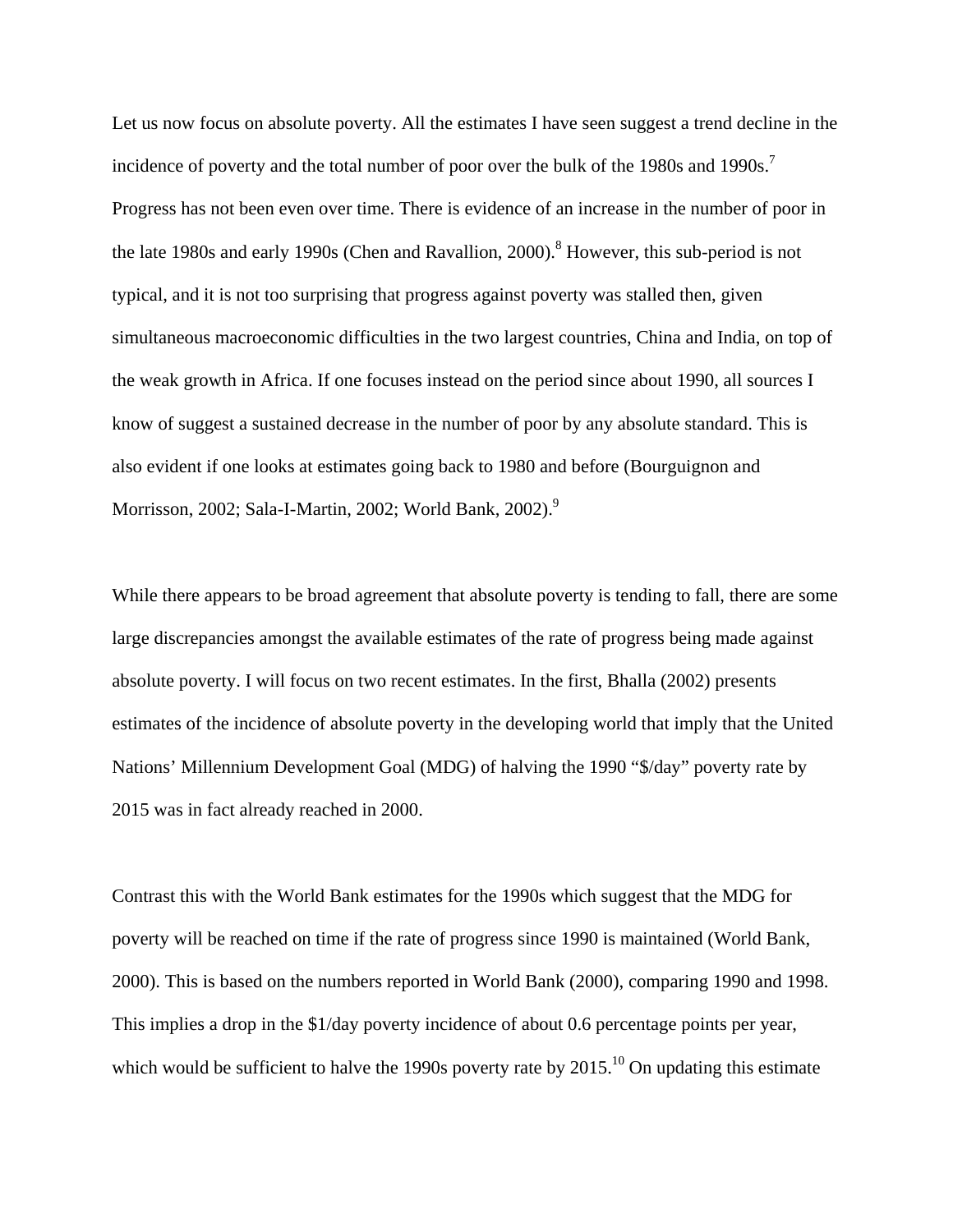using the latest available data, we find a mean annual rate of decline over the in the 1990s of 0.7 points per year, which (if maintained) would mean that the MDG for poverty would be achieved slightly ahead of time. $11$ 

These two sources differ in other respects. For example, Bhalla's estimates indicate that the incidence of poverty in South Asia is well below average for the developing world as a whole, while the Bank finds above average poverty for that region. However, here I will focus on the difference in the aggregate numbers—similar reasons underlie the differences in regional composition.

How could two estimates of roughly the same thing be so different? Have we really achieved the MDG for poverty, 15 years ahead of time, as Bhalla claims? To answer this question we need to look inside the black box of poverty measurement.

To measure poverty one first needs a poverty line. Different people naturally have different ideas of what "poverty" means. This is true between countries as well as within a given country. Richer countries tend to have higher poverty lines when converted to a common currency at exchange rates that attempt to assure purchasing power parity (PPP). Amongst poor countries, there is very little income gradient in the poverty lines—absolute consumption needs tend to dominate in a poor country. But as incomes rise, societies naturally tend to alter their views as to what minimum standard of living is deemed acceptable. So poverty lines rise with mean consumption.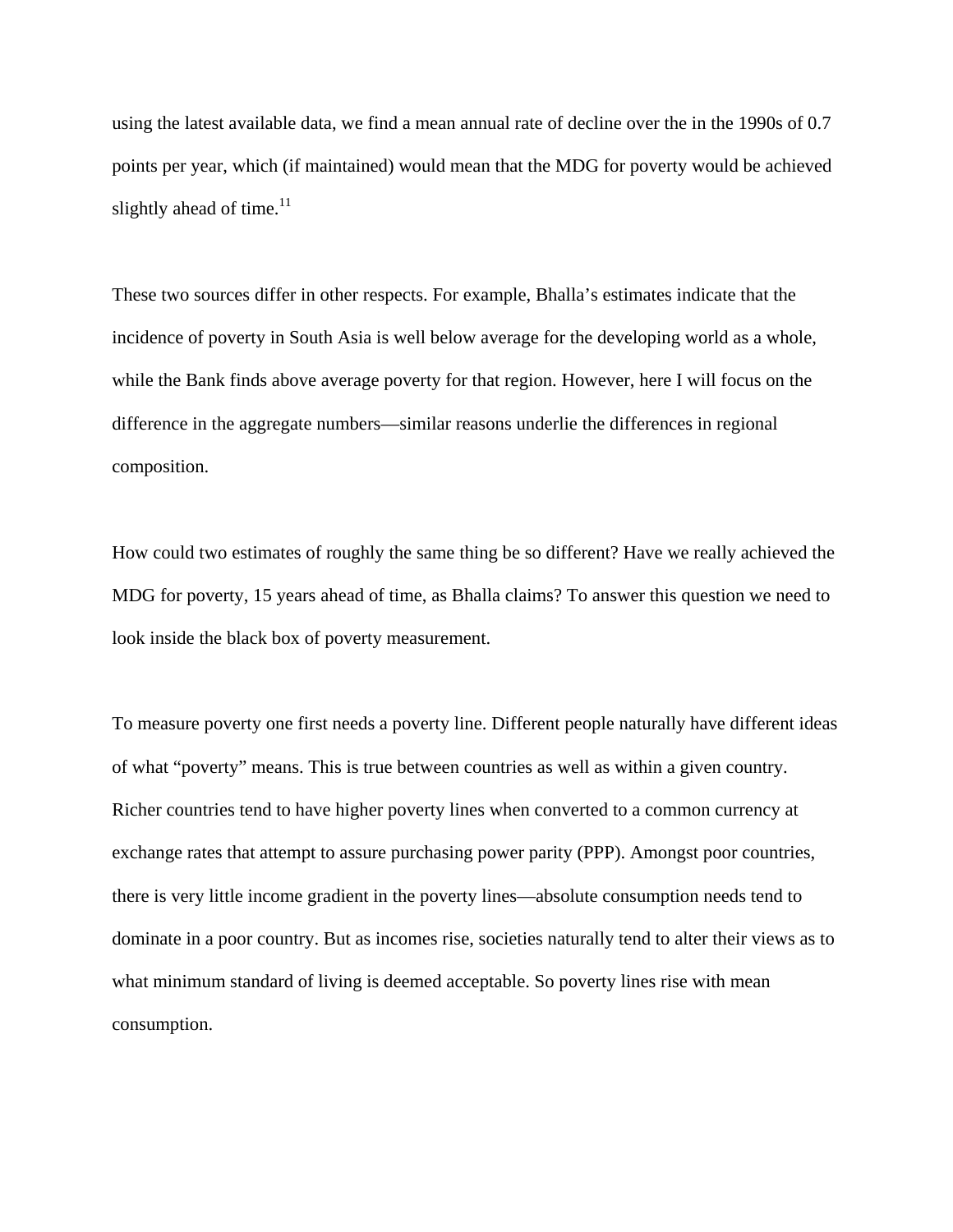Recognizing this feature of how poverty lines vary, how should we measure poverty in the world as a whole? There are two approaches that have been taken. The relative poverty approach uses poverty lines that increase with mean income of the country. For example, Chen and Ravallion (2001) present results for a relative poverty line which rises with mean income above a critical level, as determined by the aforementioned empirical relationship between actual poverty lines and mean consumption across countries. This is arguably a better approach than setting a poverty line that is proportional to mean income, which tends to give either absurdly low poverty lines in poor countries, or absurdly high ones in rich countries.

However, all such relative poverty lines do not treat people with the same level of consumption the same way, and so the resulting measures would clearly lose meaning as measures of absolute income poverty. Since 1990, the World Bank has chosen instead to measure global poverty by the standards of what poverty means in poor countries, which gave the "\$1/day" line (Ravallion, et al., 1991; World Bank, 1990, 2000). This poverty line is then converted to local currency using the latest PPP exchange rates for consumption and local consumer price indices are then used to convert the international poverty line in local currency to the prices prevailing at the time of the survey.

It is fully acknowledged that this is a conservative definition; while one could hardly argue that the people in the world who are poor by the standards typical of the poorest countries are not in fact poor, there are many more poor people in the world who are poor by the standards of middle-income countries. Some observers have argued that the World Bank has systematically underestimated the extent of poverty using its \$1/day line and argue that a higher line should be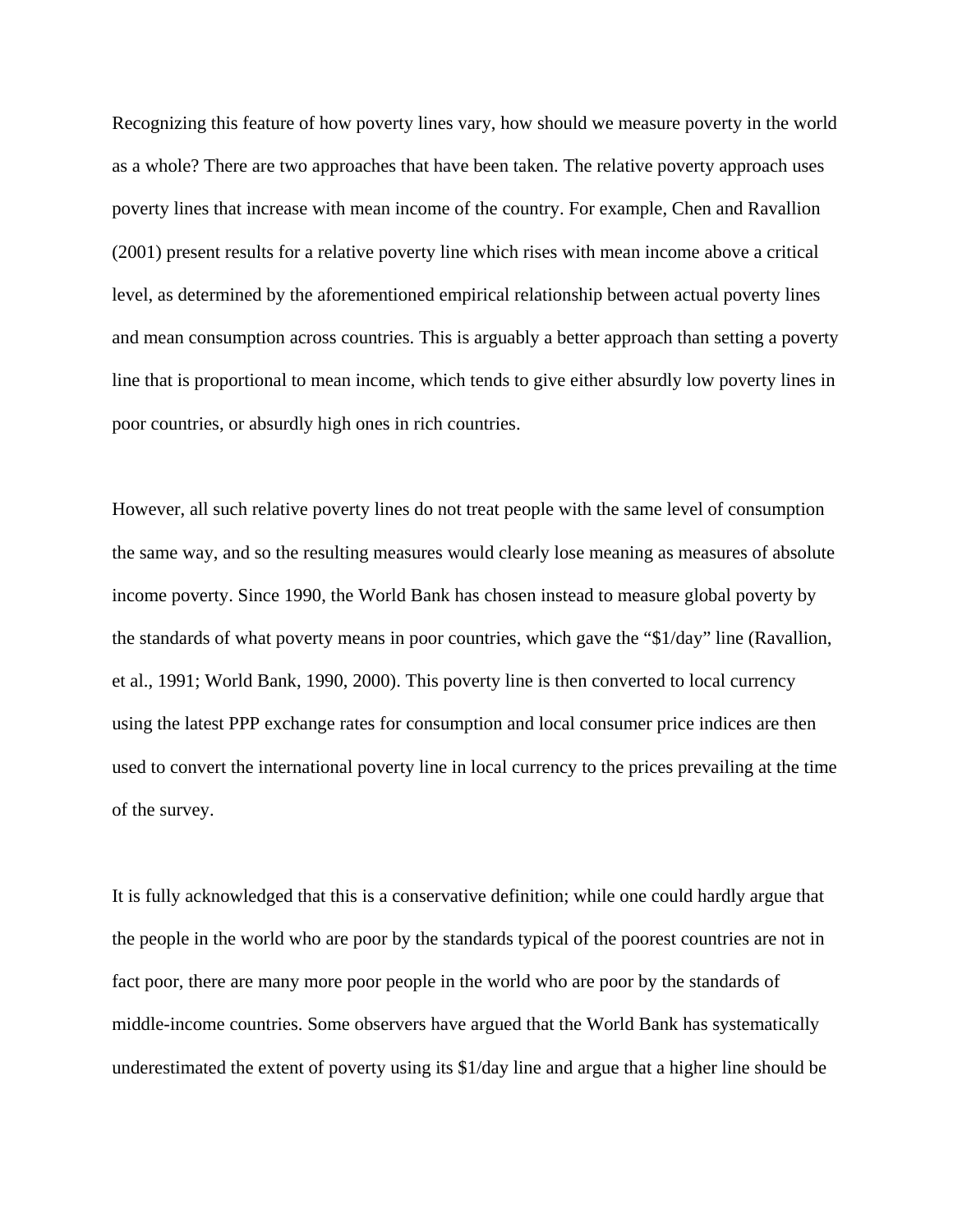used;<sup>12</sup> still others have argued for a lower line. However, there is no escaping the fact that there is a degree of arbitrariness about any poverty line. Provided one is consistent across countries, one can test whether the regional comparisons and assessments of progress over time are robust to such differences.

Having set a poverty line, one counts how many people live below it. Over the last 20 years there has been considerable expansion in the coverage and frequency of the household surveys that allow one to calculate the proportion of the population living in households with consumption expenditures and/or incomes per person below the poverty line. Such surveys are currently the most widely used source of data for measuring poverty in the world.

It is important to recognize that these surveys come with numerous problems. In the international comparisons of the "\$/day" poverty rates done by the World Bank, only surveys that meet certain quality criteria—arguably quite minimal criteria—are included. The surveys must be nationally representative, include a sufficiently comprehensive consumption or income aggregate (including consumption or income from own production) and it must be possible to construct a correctly weighted distribution of consumption or income per person.

The Bank's researchers found that the latter requirement was often not met by pre-existing data sources, so they have insisted on being able to get back to the original "raw" household-level data sets rather than rely on summarized tabulations from secondary sources to assure that the calculations are done consistently. By building up the global poverty numbers from the primary data—either the raw micro data or special-purpose tabulations designed to meet uniform quality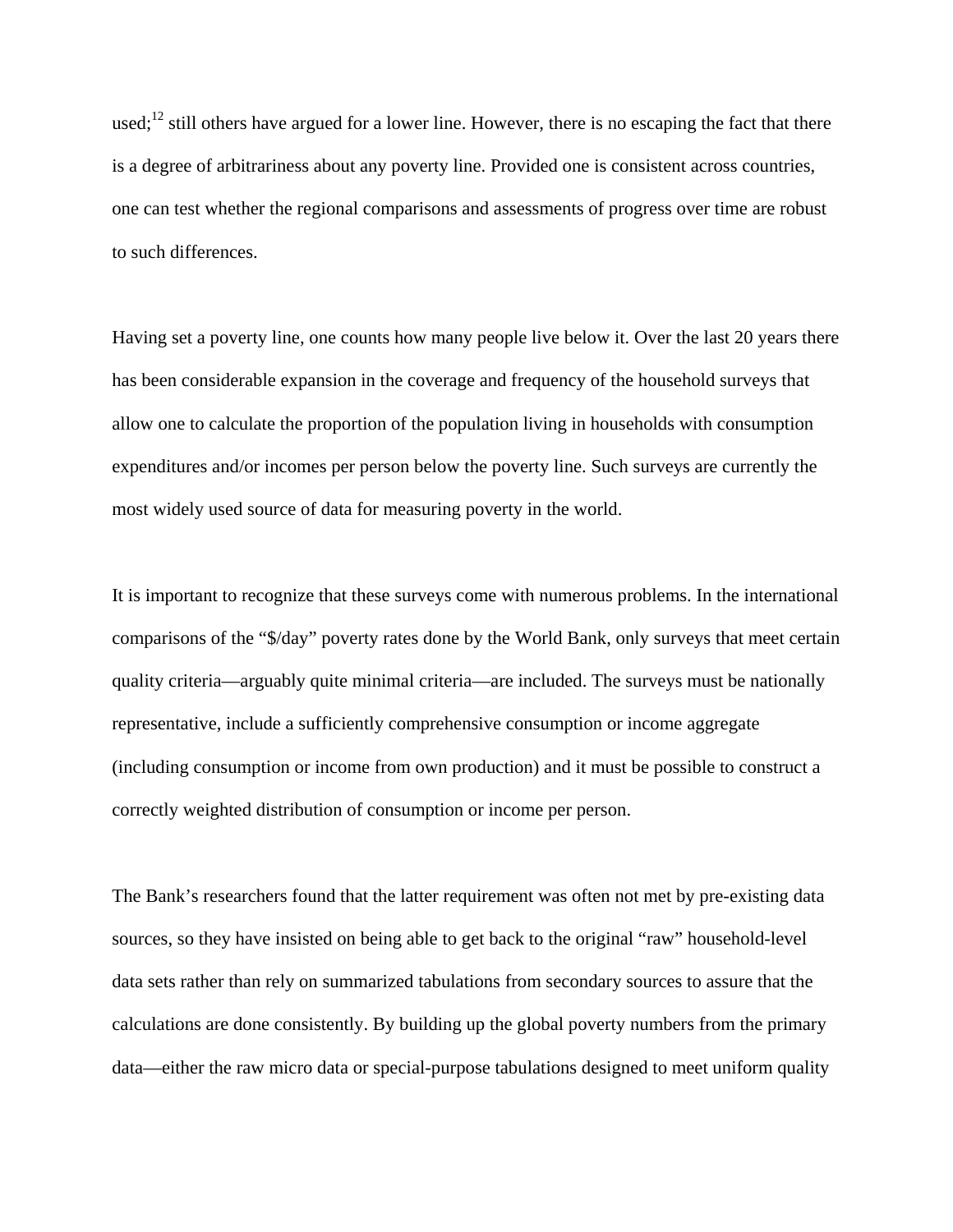criteria—past errors or inconsistencies in estimating distributional statistics can be dealt with. The latest published up-date used over 300 surveys since the mid-1980s for measuring global poverty, representing 90 countries (Chen and Ravallion, 2001). At the time of writing, the data base included 400 surveys representing 100 countries.

Nonetheless, there are still numerous comparability problems across these various surveys. For example, some use income while some use consumption to measure well-being. There are also comparability problems amongst surveys in the questionnaires used—such as differences in recall periods for consumption—that can matter greatly to the results obtained. Some observers in the globalization debate have chosen to largely ignore these differences. Yet others find casual anecdotal observations more persuasive. For example, Secor (2003) quotes an academic contributor to the globalization debate as rejecting existing quantitative data showing lower inequality in Indonesia than Australia; the support given by the academic for his claim that the existing data are wrong is that "You can check that out by going to the capital city and driving in from the airport. You can see it ain't so." Thankfully, most observers would not find a drive into the capital city from the airport more persuasive than a well-designed nationally-representative sample survey of households (as is done in both Australia and Indonesia).

But even if the surveys are entirely accurate, it must be acknowledged that the measure of poverty obtained can still miss important aspects of individual welfare. Using household consumption ignores inequalities within households. Nor does it reflect peoples' concerns about uninsured risk to their incomes and health as well as their feelings about relative deprivation, as already discussed. A conventional poverty measure can hardly be considered a sufficient statistic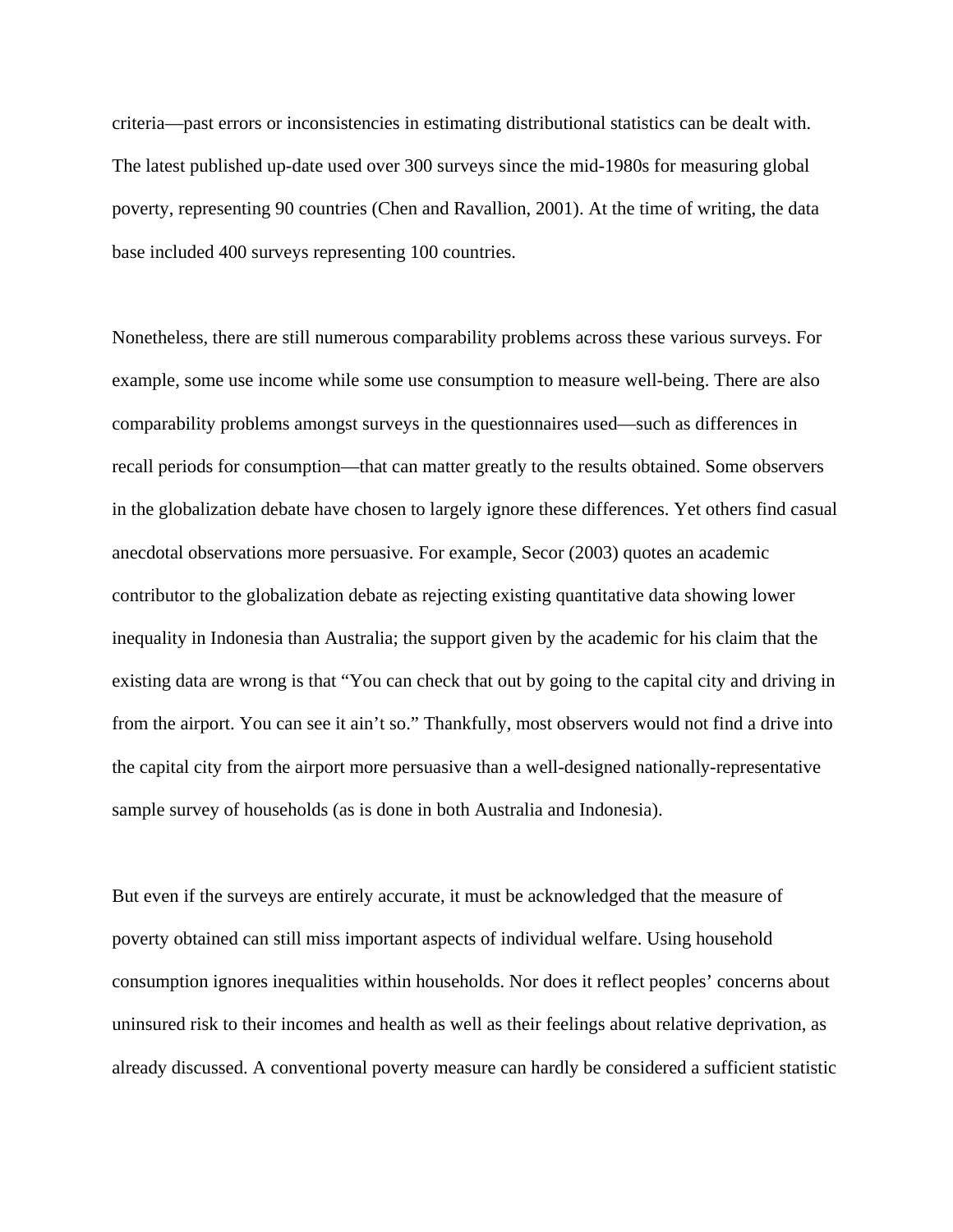for judging the quality of people's lives.

Even putting these concerns to one side, there are numerous differences in the methods used to measure the incidence of poverty in the world.13 How one deals with the diversity in the underlying survey data is an important factor. Some researchers have indiscriminately mixed distributions that vary in important ways. For example, some are distributions of household income (not per capita) and the poorest x% in some surveys refers to households while others follow the methods used by the Bank's researchers in which they refer to people. These differences can matter greatly to the measures one obtains of poverty and inequality. The fact that household (rather than per capita) distributions were more common in the 1960s and '70s than 1980s's and '90s also biases comparisons over time, given that household distributions tend to show higher inequality (given that, when measuring inequality between individuals, inequality within households is invariably ignored for lack of data). Signs of falling inequality may simply reflect this fact, rather than a real change in distribution.

However, these differences may well be less important than others. While many researchers prefer to use the consumption expenditures or incomes reported in surveys, some have preferred to anchor their poverty measures to the consumption or GDP means obtained from a country's national accounts. This is the method used by Bhalla (2002), Sala-I-Martin (2002) and UNCTAD (2002). This method ignores the absolute levels of consumption or income found in all these surveys. By exploiting the mathematical properties of poverty measures, the published quintile shares from surveys are combined with the published national accounts aggregates to come up with estimates of the incidence of poverty. This method tends to show a higher rate of poverty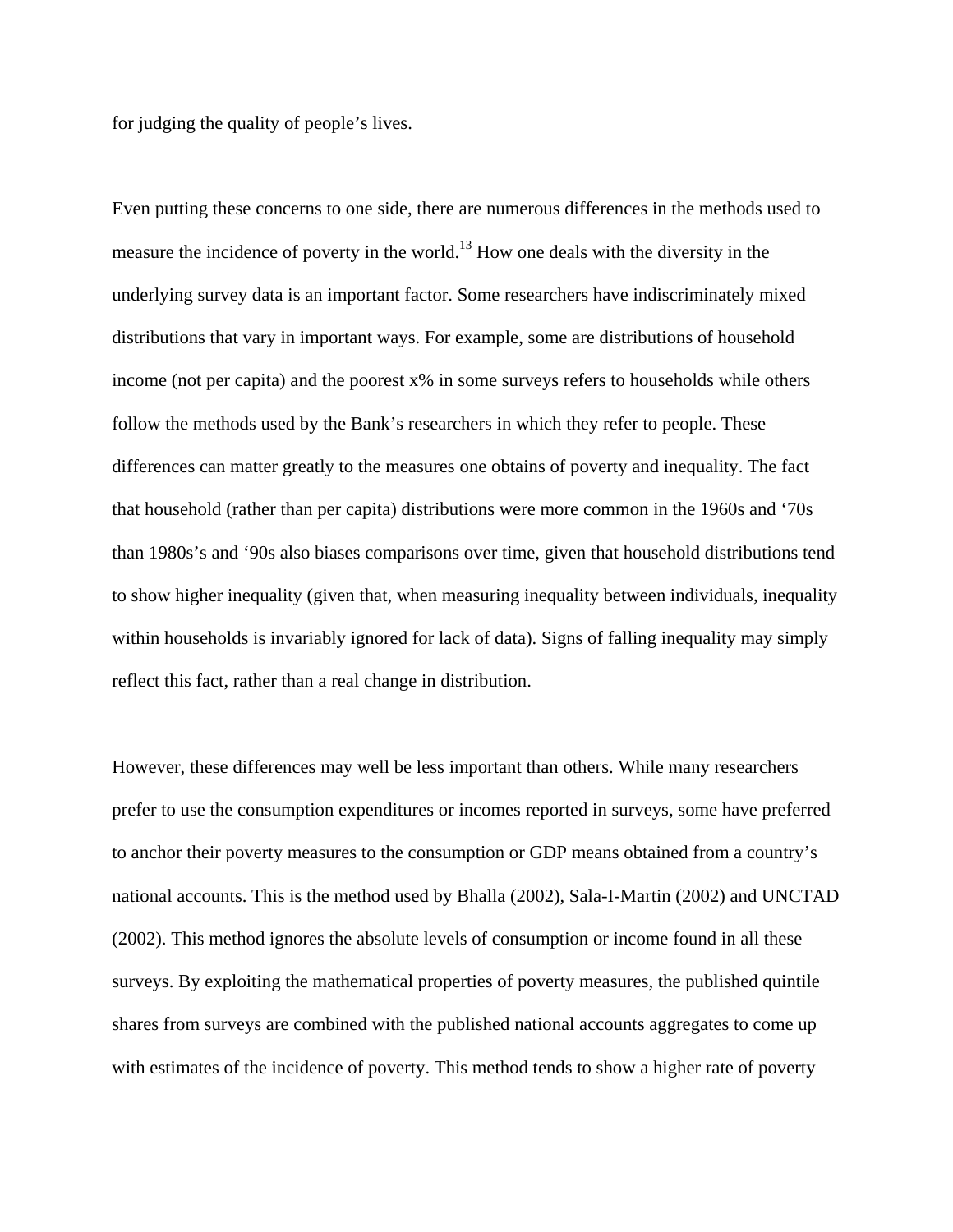reduction over the last 20 years than the survey-based method.

The researchers who measure poverty using the national accounts admit that they are doing so partly as a matter of convenience; it is just a whole lot easier to do it this way than by going back to all those messy micro household-level data sets. But they also argue that it is better to obtain mean household consumption or income from the national accounts rather than the surveys that were designed for that purpose. To support this, they argue that surveys tend to underestimate mean household consumption and income (especially income).<sup>14</sup> They point to the discrepancies between survey aggregates and national accounts aggregates. To some extent these discrepancies reflect differences in the coverage and definitions of the two data sources. The differences also stem from measurement errors in both sources.

However, for the purpose of estimating the extent of poverty it is actually immaterial which gives the better estimate of average household consumption or income. The key question is which data source gives the better estimate of the poverty measure—that is after all the object of the exercise. Even if one agreed that the national accounts are right, there is no reason for assuming that the errors in the surveys leave inequality unaffected. For various reasons (including fear of taxation or legal action), the rich tend to underreport their incomes, and this is thought to be a much more serious problem (in both its absolute level and proportionately) than for the poor. It has not been established, and is quite unlikely from what we know, that the discrepancy between these two data sources is entirely due to underestimation of consumption or income levels in the surveys but that they still get inequality right. More plausibly, underestimation of mean income from a survey tends to come hand-in-hand with an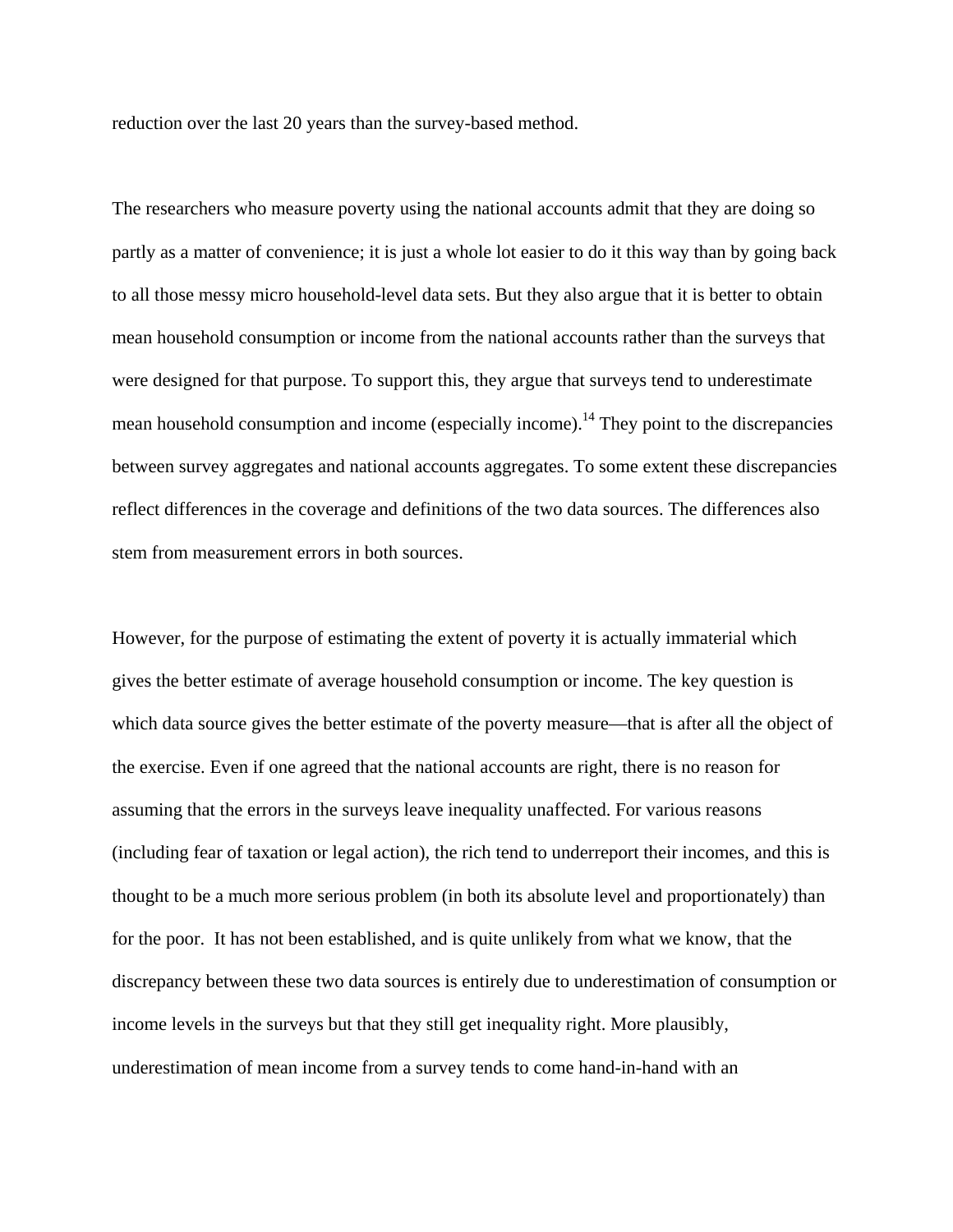underestimation of the extent of inequality.

To see why anchoring poverty measures to the national accounts can go so wrong, consider the following simple example. The true but unobserved distribution of income is (say) 1,2,3 (person 1 has an income of 1, person 2 has income 2, person 3 has 3). The poverty line is slightly above 1, so the true poverty rate is 1/3. We do a survey, and the three people respond that their incomes are 1, 1.5 and 2. Income of person 2 is underestimated by one quarter, while it is underestimated by one-third for person 3. The survey gives the right poverty rate. However, the survey underestimates the true mean; the survey mean is 1.5. Now let's assume (for the sake of argument) that the national accounts do give the right mean of 2. If we assume that the survey under-estimation is distribution-neutral then we multiply all three incomes by 4/3. The "corrected" incomes are 1.3, 2 and 2.7—implying that there is no poverty. We get the mean right, but the poverty measure is way off the mark.

This is just an example. However, it may not be far fetched. One study found that the mean income of the 10 highest income households in each of 18 surveys for countries in Latin America was generally no more than the average salary of the manager of a medium to large sized firm (Szekely and Hilgert, 2000). Clearly there is massive under-reporting by the rich. Careful data work has also been revealing about the sources of the discrepancies between surveys and national accounts, and has thrown considerable doubt on methods of measuring poverty that assume that the national accounts get the mean right while the surveys get inequality right. For India it has been found that for categories of consumption accounting for over 75% of the consumption of the poor, the divergence between the national accounts and the national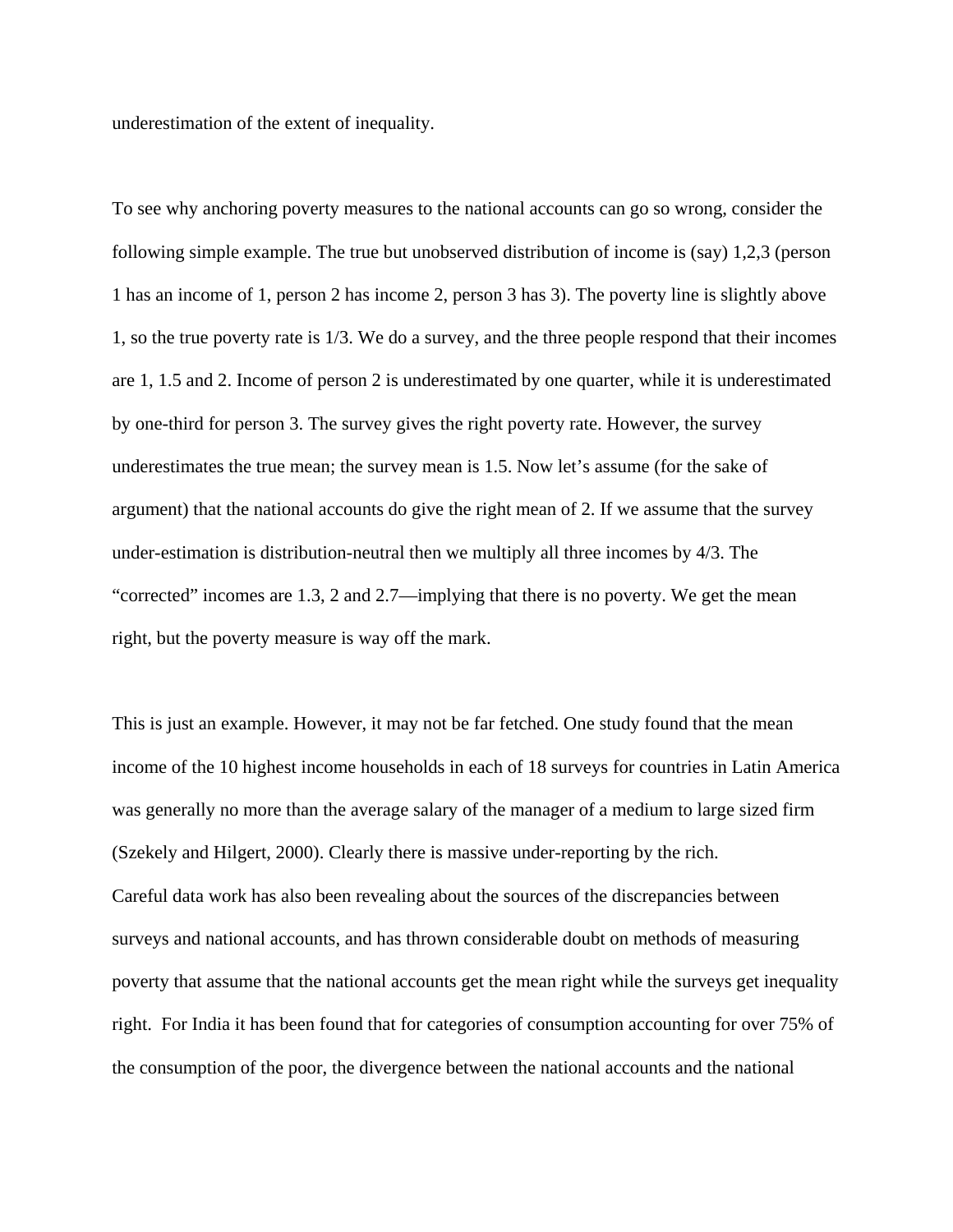household surveys is small (Sundaram and Tendulkar, 2001). Simply multiplying all incomes or consumptions by a single number so that the survey gives the same mean as the national accounts results in a serious overstatement of the consumption expenditure of the poor and hence produces a spurious reduction in the headcount index.

Recent research has studied how poverty and inequality measures from survey data can best be corrected for the tendency of richer households to not want to participate in such surveys. Results for the U.S. suggest that without such corrections, surveys tend to appreciably underestimate both the mean and the extent of income inequality, but that these two effects are roughly offsetting for measures of poverty (Mistiaen and Ravallion, 2002). Very little correction is needed for the incomes of the poorest few deciles, but the correction factors are as high as 30- 50% for the richest decile. Again this makes clear just how wrong one can be in assuming that the income under-estimation in surveys is distribution-neutral.

The key point is that simply correcting the survey mean need not get you a better measure of poverty, even if you believe that the national accounts give you the correct mean for measuring poverty, which is far from obvious. If you don't believe the overall survey mean, how can you believe the distribution of income obtained from the same survey?

#### **Dubious claims about the welfare impacts of globalization**

People on both sides of this debate have been quick to draw conclusions about the impacts of "globalization" from their favorite poverty numbers. The title of a recent book by the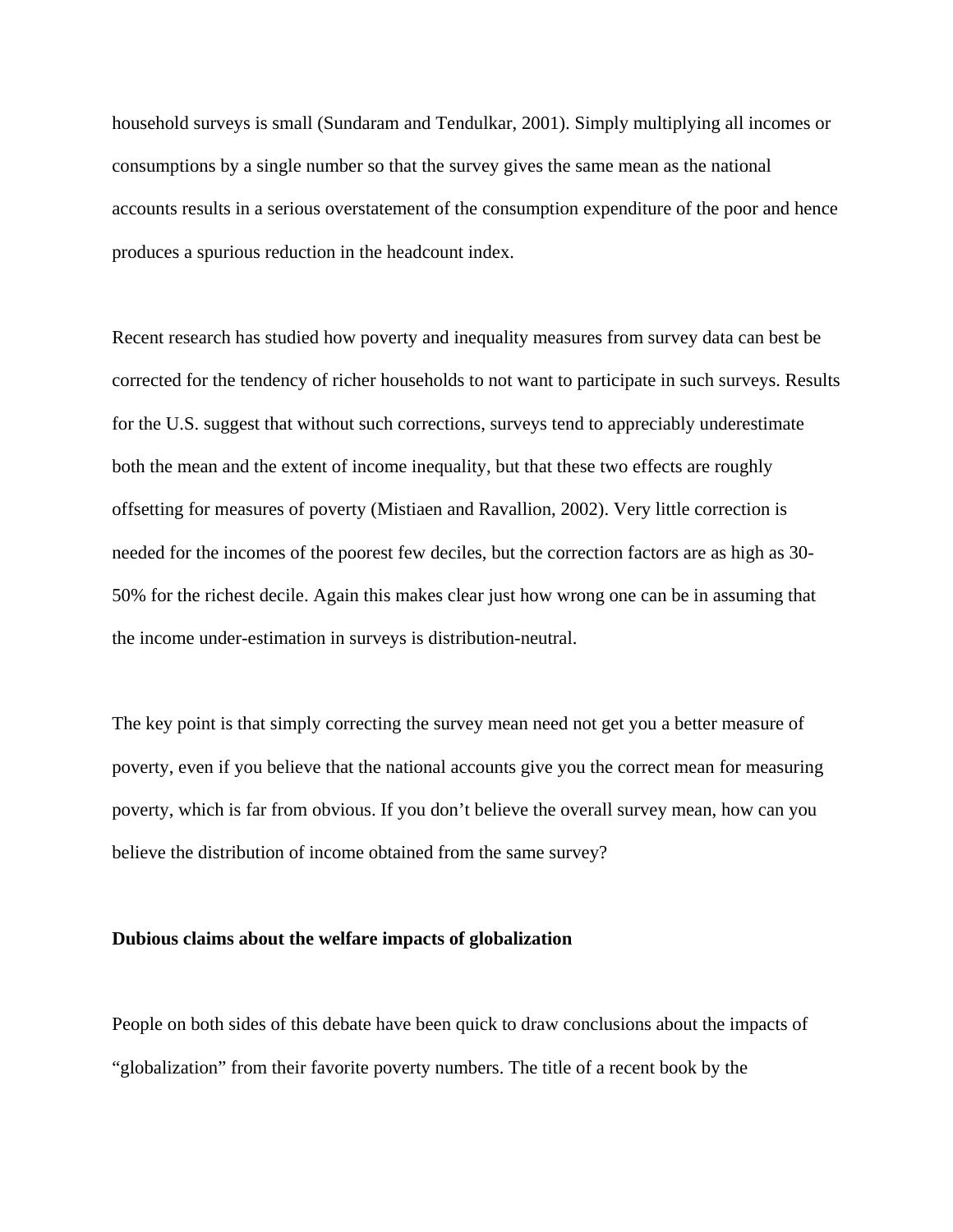International Forum of Globalization asks: "Does globalization help the poor?" and the book answers with a confident "no." The back cover of Bhalla (2002) asks: "Who has gained from globalization?" and answers with equal confidence: the poor. Yet readers of neither book will come away any wiser about the answer to these questions than when they started. In fact neither book contains the sort of analysis that would be needed to credibly allow attribution of the claimed changes in poverty and inequality to "globalization." We are not given any evidence that would allow one to identify the role played by greater openness to external trade (as one aspect of globalization) in the distributional changes observed, versus other factors such as rising agricultural productivity, demographic factors, changes in the distribution and returns to education and internal policy reforms.

More careful analytic work has attempted to identify the causal effects of (for example) greater trade openness on aggregate inequality, with controls for at least some of the other factors that are likely to matter. A number of attempts to throw empirical light on the welfare effects of trade liberalization have been made using aggregate cross-country data sets, whereby levels of measured inequality or changes over time in measured inequality and/or poverty are combined with data on trade openness and other control variables.<sup>15</sup> An example can be found in the careful econometric analysis using cross-country panel data set found in Dollar and Kraay (2002a), who find no sign that greater openness to external trade is either good or bad for (relative) inequality, and hence that the poor tend to benefit (absolutely).

However, there are also reasons to be cautious in drawing implications from these studies. There are concerns about data and methods and it is unclear how much power cross-country data sets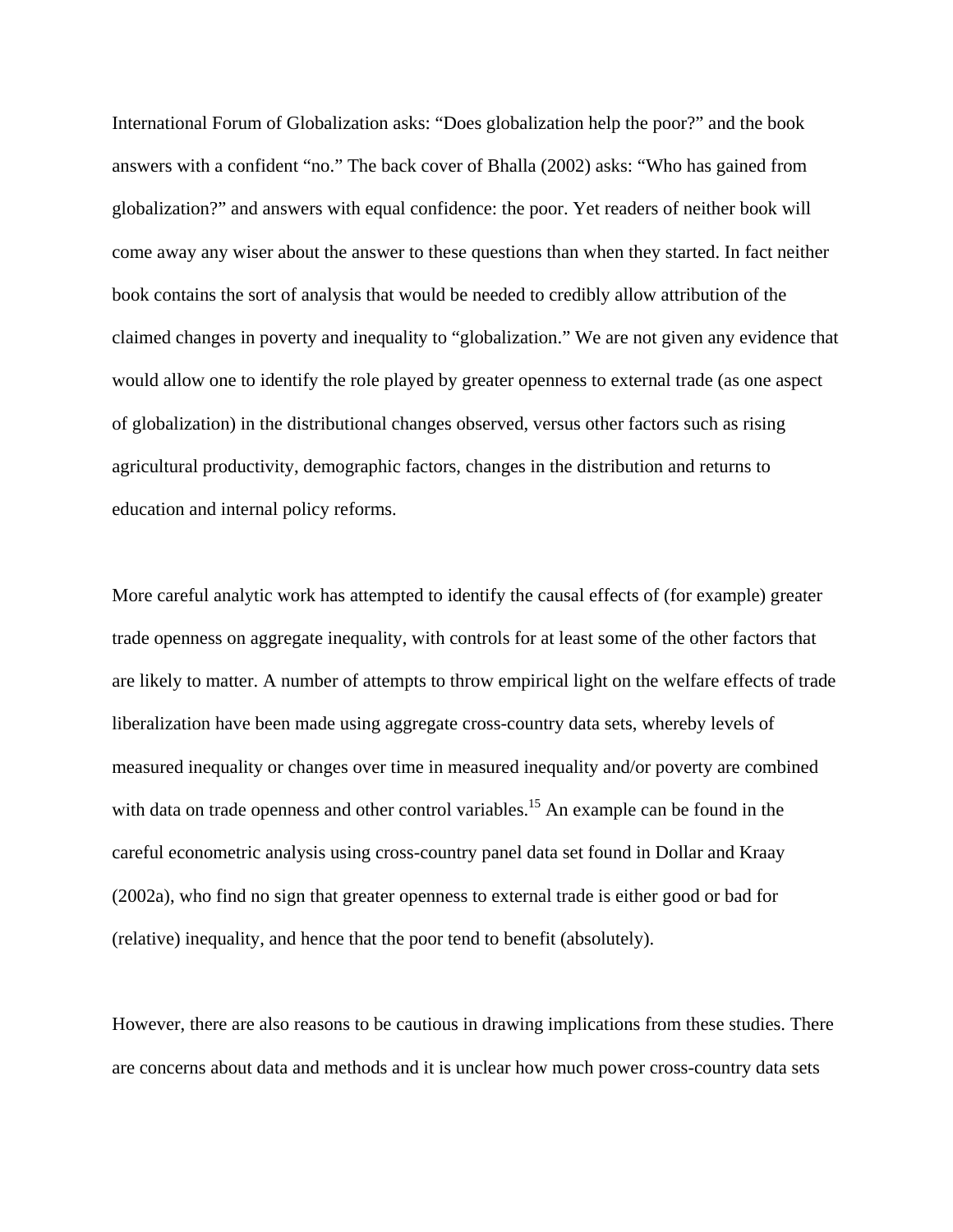have for detecting any underlying effects of greater openness or other covariates. The attribution of inequality impacts to trade policy reforms *per se* is particularly problematic.

One way in which the correlations (including lack of correlation) found in these studies can be deceptive is that starting conditions vary a lot between reforming countries. Simply averaging across this diversity in initial conditions can readily hide systematic effects of relevance to policy. For example, countries differ in their initial level of economic development. It is often argued that greater openness to external trade will have very different effects on inequality depending on the level of economic development—increasing inequality in rich countries and decreasing it in poor ones.<sup>16</sup> However, the opposite outcome is possible when economic reforms, including greater openness to external trade, increase demand for relatively skilled labor, which tends to be more inequitably distributed in poor countries than rich ones. There is some evidence of a *negative* interaction effect between openness to trade and initial GDP per capita in regressions for inequality across countries (Barro, 2000; Ravallion, 2001).

These problems can be dealt with using more sophisticated methods to analyze the compilations of country aggregates, such as by allowing for nonlinearities through interaction effects between trade openness and initial conditions. However, the problems go deeper. Aggregate inequality or poverty may not change with trade reform even though there are both gainers and losers at all levels of living. In cases in which the survey data have tracked the same families over time, it is quite common to find considerable churning under the surface.<sup>17</sup> Some people have escaped poverty while others have fallen into poverty, even though the overall poverty rate has moved rather little. Numerous sources of such diverse impacts can be found in developing country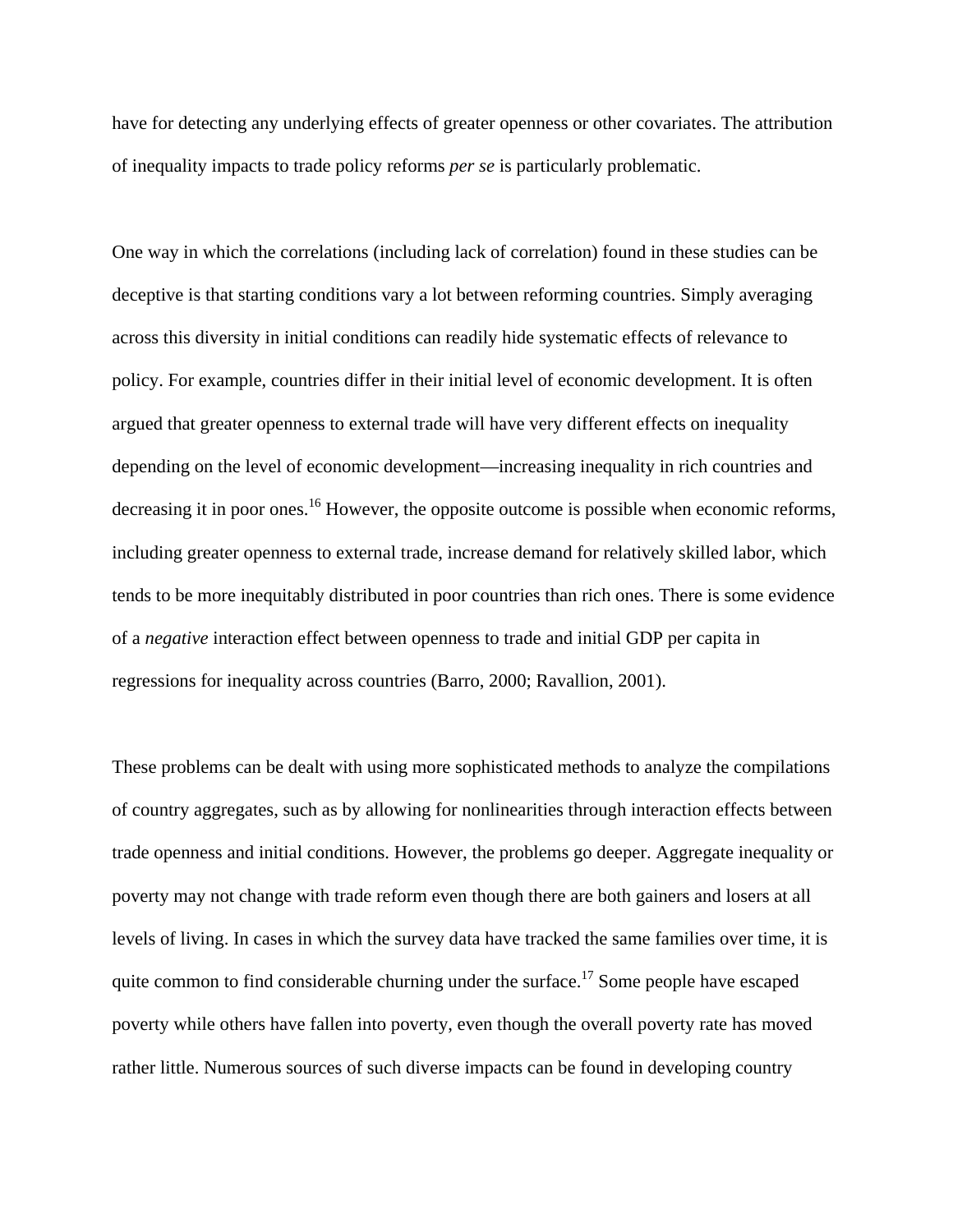settings. For example, geographic disparities in access to human and physical infrastructure between and within developing countries can impede prospects for participating in the growth generated by reform, and these disparities tend to be correlated with incomes.<sup>18</sup>

Consider the case of China, which has recently undertaken a major trade reform, namely its accession to the WTO in 2001. One cannot possibly understand how this reform will affect the population simply by looking at its impact on (say) the aggregate poverty rate or overall inequality. The economic geography of poverty and how this interacts with the geographic diversity in the welfare impacts of policy reforms is crucial to understanding its impact. In the aggregate, the results of Chen and Ravallion (2002) indicate a small positive impact on mean household income, with slightly lower poverty in the short term as a result of the reform.<sup>19</sup> However, there is still a sizable, and at least partly explicable, variance in impacts across household characteristics. Rural families tend to lose; urban households tend to gain. There are larger impacts in some parts of the country than others; for example, one finds non-negligible welfare losses amongst agricultural households in the North-East—a region in which rural households are more dependent on feed grain production (for which falling relative prices are expected from WTO accession) than elsewhere in China.

Past analyses in the literature that simply averaged over these differences would miss a great deal of what matters to the debate on policy. Reforms may well entail sizable redistribution between the poor and the rich, but in opposite directions in different countries or different regions within countries. One should not be surprised to find that there is no correlation between growth and changes in inequality, or that there is no overall impact of policy reform on inequality. Yet there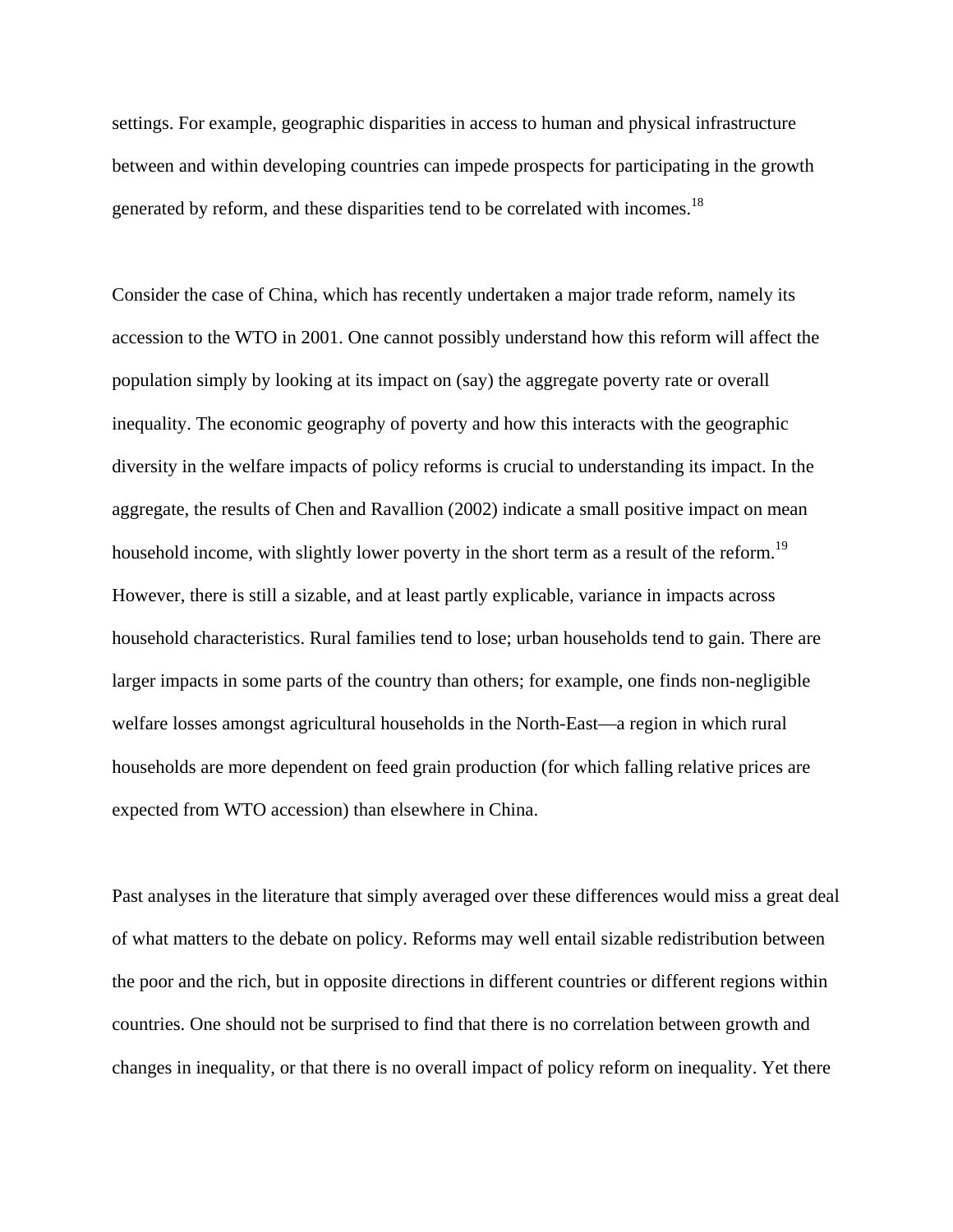are real welfare impacts under the surface of this average impact calculation. Claims made about the distributional impacts of trade reform using cross-country comparisons are of questionable relevance for policy in any specific country.

#### **Lessons for how to achieve pro-poor growth**

What is "pro-poor growth"? By one definition it is a situation in which incomes of the poor grow at a higher rate than the non-poor.<sup>20</sup> The problem with this definition is that distributional changes can be "pro-poor" with no absolute gain to the poor or even falling living standards for poor people. Equally well, "pro-rich" distributional shifts may have come with large absolute gains to the poor. Instead, Ravallion and Chen (2003) define pro-poor growth as growth that reduces poverty by some agreed measure.

Amongst those who know the survey-based evidence, I don't think you will find much disagreement with the claim that economic growth is typically (though by no means invariably) pro-poor, in the specific sense that absolute poverty (measured against a poverty line with fixed real value) tends to fall with growth. Many observers have gone from this observation to conclude that policies that are known to be good for growth are good for poverty reduction.<sup>21</sup> This does not follow. Growth-promoting policies often have distributional implications that cannot be ignored if one is interested in the impacts on poverty.

The case of India is instructive. Poverty incidence in India has been falling at a trend rate of about one percentage point per year since about 1970, and the country appears now to have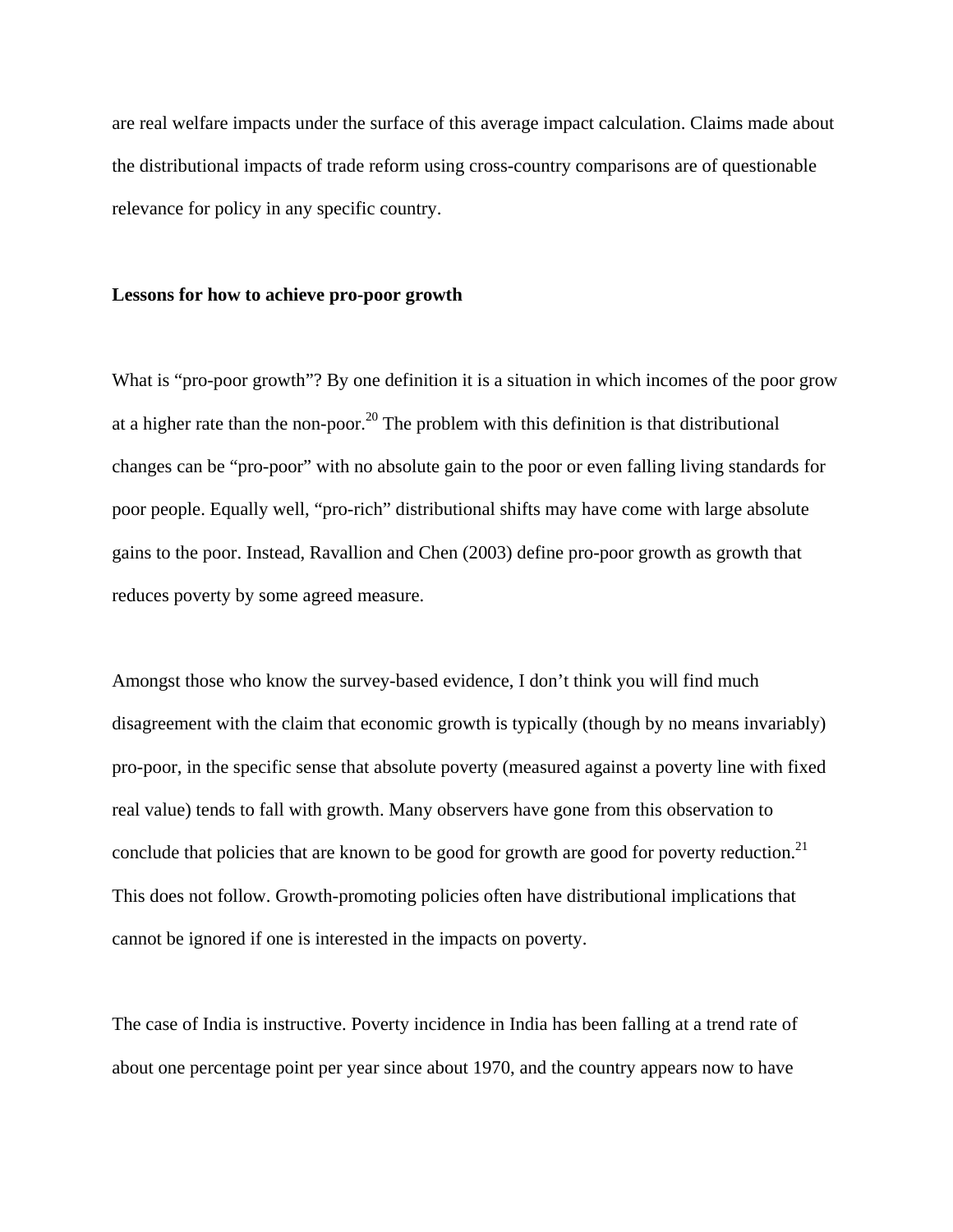returned to this trend decline since the macroeconomic difficulties of the early 1990s (Datt and Ravallion, 2002). However, performance has been uneven between states. Some states have been doing far better than others, both in the longer term, and in the wake of economic reforms over the last 10 years.

But the growth rate needed to achieve this trend decline has been rising over time. The responsiveness of national poverty incidence to both non-agricultural output per capita and agricultural yields have been declining over time, especially so for non-agricultural output (Datt and Ravallion, 2002; Ravallion and Datt, 2002).

Here the geographic composition of India's growth has played an important role: widening regional disparities and limited growth in lagging areas has made the overall growth process less pro-poor over time. By and large, economic growth in India has not occurred in the states where it would have the most impact on poverty nationally. These differences in the impact of growth on poverty relate in turn to differences in access to infrastructure and social services (health care and education) that make it harder for poor people to take up the opportunities afforded by aggregate economic growth (Ravallion and Datt, 2002).

Such heterogeneity in the impact of growth on poverty holds important clues as to what else needs to be done by governments to promote poverty reduction, on top of promoting economic growth. According to some observers "such actions are not needed…Growth is sufficient. Period." (Bhalla, 2002). The basis of this claim is the evidence that poverty reduction has generally come with economic growth.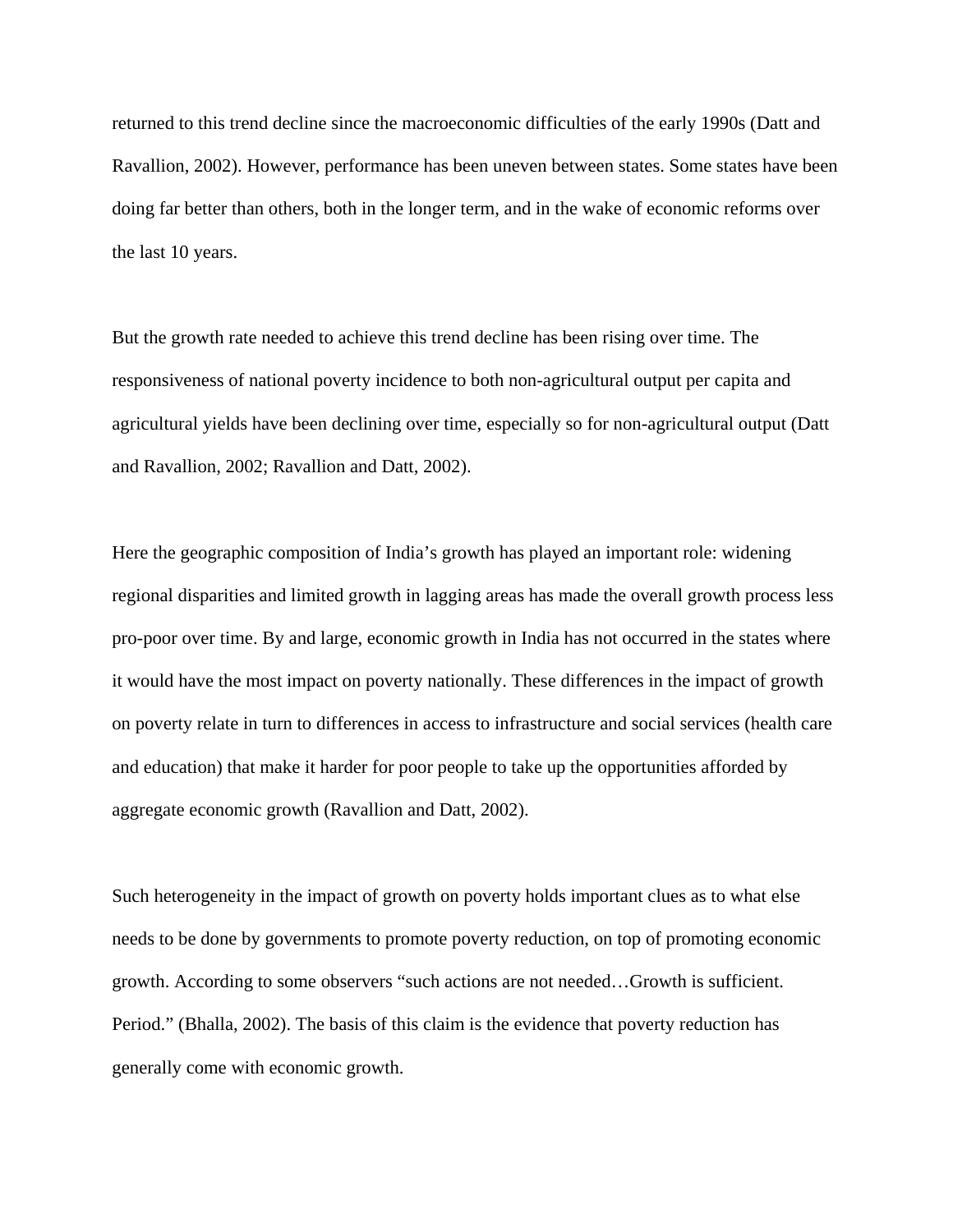But that misses the point. Those who are saying that growth is not enough are UUnot typically saying that growth does not reduce absolute income poverty, which (as an empirical generalization) is hard to deny. They are saying that combining growth-promoting economic reforms with the right policies to help assure that the poor can participate fully in the opportunities unleashed by growth will achieve more rapid poverty reduction than would be possible otherwise. Redressing the antecedent inequalities of opportunity within developing countries as they open up to external trade is crucial to realizing the poverty-reducing *potential* of globalization. That is the real challenge facing policy makers striving for pro-poor growth.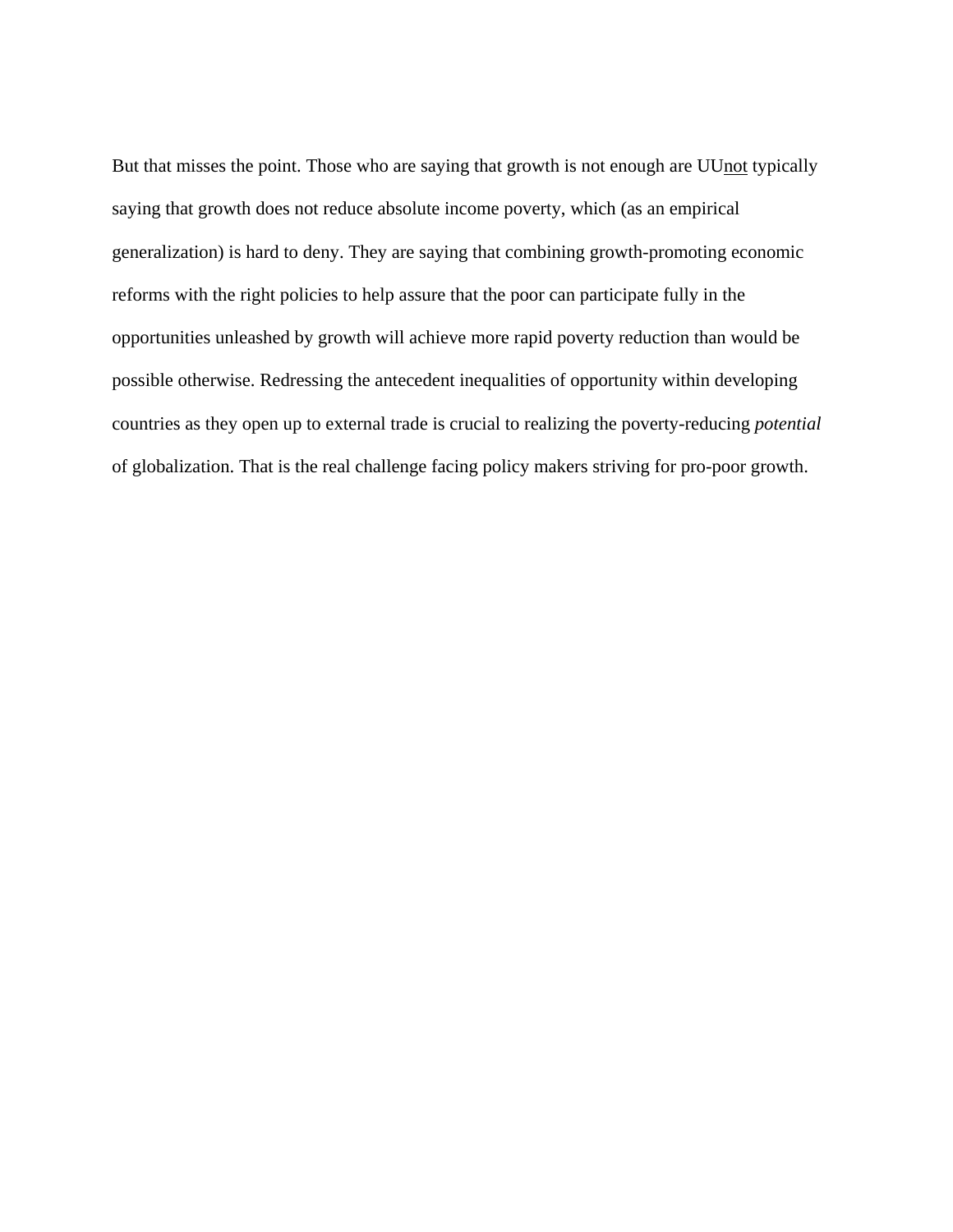- <span id="page-23-0"></span>These are the views of the author, and should not be attributed to the World Bank or any affiliated organization. Development Research Group, World Bank, 1818 H Street NW, Washington DC, 20433, USA.
- 2 http://www.ifg.org/store.htm

 $\overline{a}$ 

- 3 See, for example, the discussion in Fehr and Fischbacher (2002) and references therein. On the implications for poverty measurement see Ravallion (1998).
- 4 For a recent survey see Cowell (2000).
- 5 See, for example, Dollar and Kraay (2002a,b).
- 6 The source is Amiel and Cowell (1999). Participants in these experiments were students in the UK and Israel.
- 7 Bhalla (2002), Bourguignon and Morisson (2002), Chen and Ravallion (2000, 2001), Sala-I-Martin (2002), World Bank (2000, 2002).
- 8 This is apparently why Fischer (2003, p. 8) claims that "For some time it was the accepted view is that the proportion of people living in poverty in the world has been declining but their absolute number has been increasing" (a view which he then takes issue with); Fischer refers to the "World Bank" as the source.
- 9 World Bank (2002) claims that 200 million people escaped absolute poverty in the world as a whole over 1980-2000. This estimate has been questioned by Wade (2002) and others on the grounds that it is obtained by combining different sources (namely the estimates of Bourguignon and Morrison, 2002) up to 1992 and those of Chen and Ravallion (2000) after that. Shaohua Chen and I have subsequently re-estimated our series back to the early 1980s to check the claim made in World Bank (2002). Data coverage and quality deteriorate as one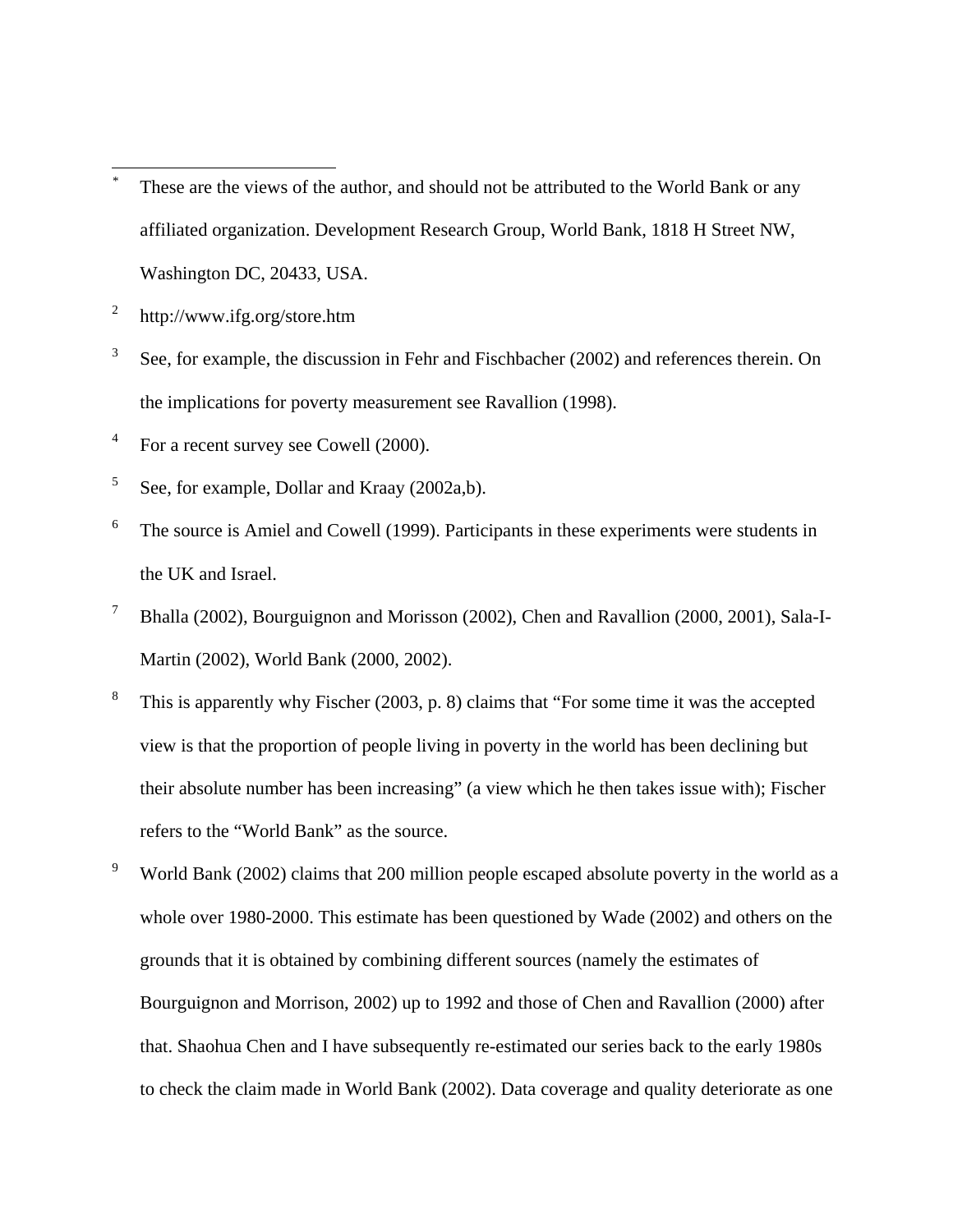goes back further in time. While recognizing this limitation, our estimates suggest that if anything the 200 million figure is probably an underestimate.

- <sup>10</sup> Reddy and Pogge (2002, and see this volume) and Wade (2002) (though apparently drawing solely on Reddy and Pogge) argue that the World Bank's estimates (as reported in World Bank, 2002, and Chen and Ravallion, 2002) underestimate the level of poverty and overstate its rate of decline in poverty, though they do not present alternative estimates to support this claim. Elsewhere I have addressed in detail the methodological concerns raised by Reddy and Pogge (Ravallion, 2002a).
- $11$  This calculation was made by Shaohua Chen using the same methods documented in Chen and Ravallion (2000, 2001) but updating the data set used there to include surveys not available at that time. The estimates for India in the 1990s used an adjustment method proposed by Deaton (2001) to deal with a serious comparability problem between the 1999/2000 survey design and previous surveys.
- $12$  Examples include Wade (2002) and Reddy and Pogge (2002).

 $\overline{a}$ 

- <sup>13</sup> For a detailed discussion of the differences between the methods used by Bhalla (2002), for example, and the World Bank see Ravallion (2002b).
- <sup>14</sup> For evidence on this point for developing and transition economies see Ravallion (2003).
- <sup>15</sup> Examples include Bourguignon and Morisson (1990), Edwards (1997), Li et al., (1998), Lundberg and Squire (1999), Barro (2000), Dollar and Kray (2002).
- <sup>16</sup> Wood (1994) makes a qualified argument along these lines.
- <sup>17</sup> Baulch and Hoddinott (2000) compile evidence for a number of countries.
- <sup>18</sup> In the context of China's lagging poor areas, see Jalan and Ravallion (2002).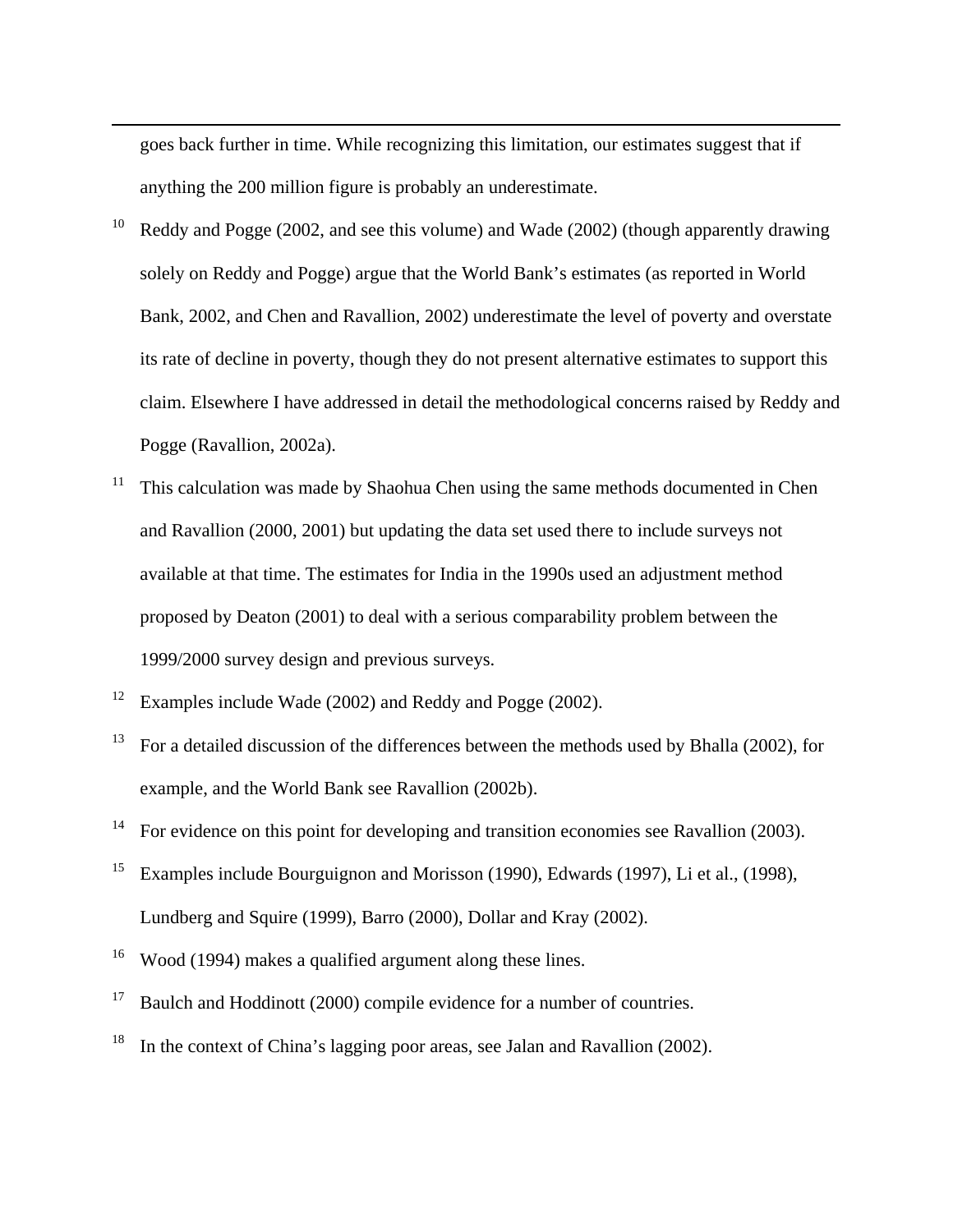- <sup>19</sup> The study used a general equilibrium model to estimate the effects of the trade reform on prices and wages and a large household survey to estimate the household level welfare impacts; for further details see Chen and Ravallion (2002).
- <sup>20</sup> See for example, Kakwani and Pernia (2002), who define pro-poor growth as a situation in which the actual change in poverty over time is greater than the change that would be expected if inequality (strictly the Lorenz curve) did not change.
- <sup>21</sup> For example Fischer (2003, p.3) argues that "...the surest route to sustained poverty reduction is economic growth. Growth requires good economic policies." Fischer then goes on to discuss policies that are thought to be good for growth.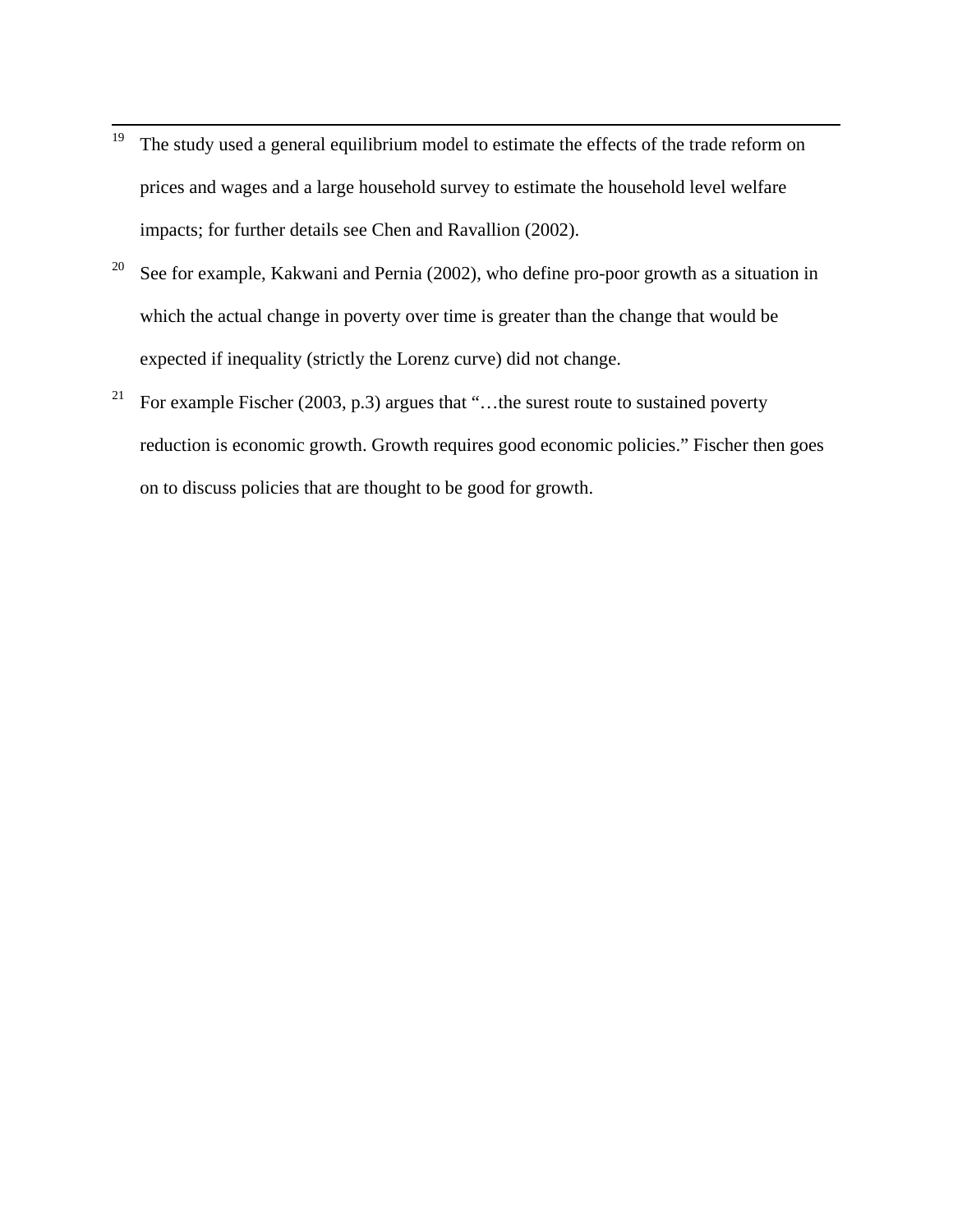### **References**

Amiel, Yoram and Frank Cowell (1999), *Thinking about Inequality: Personal Judgment and Income Distributions*, Cambridge: Cambridge University Press.

Barro, Robert (2000), 'Inequality and Growth in a Panel of Countries,' *Journal of Economic Growth*, 5: 5-32.

Baulch, Bob and John Hoddinott (2000), 'Economic Mobility and Poverty Dynamics in Developing Countries,' *Journal of Development Studies*, 36(6): 1-24.

Bourguignon, Francois and Christian Morisson (1990), 'Income Distribution, Development and Foreign Trade,' *European Economic Review*, 34: 1113-1132.

\_\_\_\_\_\_ \_\_\_\_\_\_ (2002), 'The Size Distribution of Income Among World Citizens, 1820-1990,' *American Economic Review*, 92(4): 727-44.

Bhalla, Surjit (2002), *Imagine There's No Country: Poverty, Inequality and Growth in the Era of Globalization*, Washington, D.C.: Institute for International Economics.

Chen, Shaohua and Martin Ravallion (2000), 'How Did the World's Poorest Fare in the 1990s?' World Bank Policy Research Working Paper 2409. (http://wbln0018.worldbank.org/Research/ workpapers.nsf/).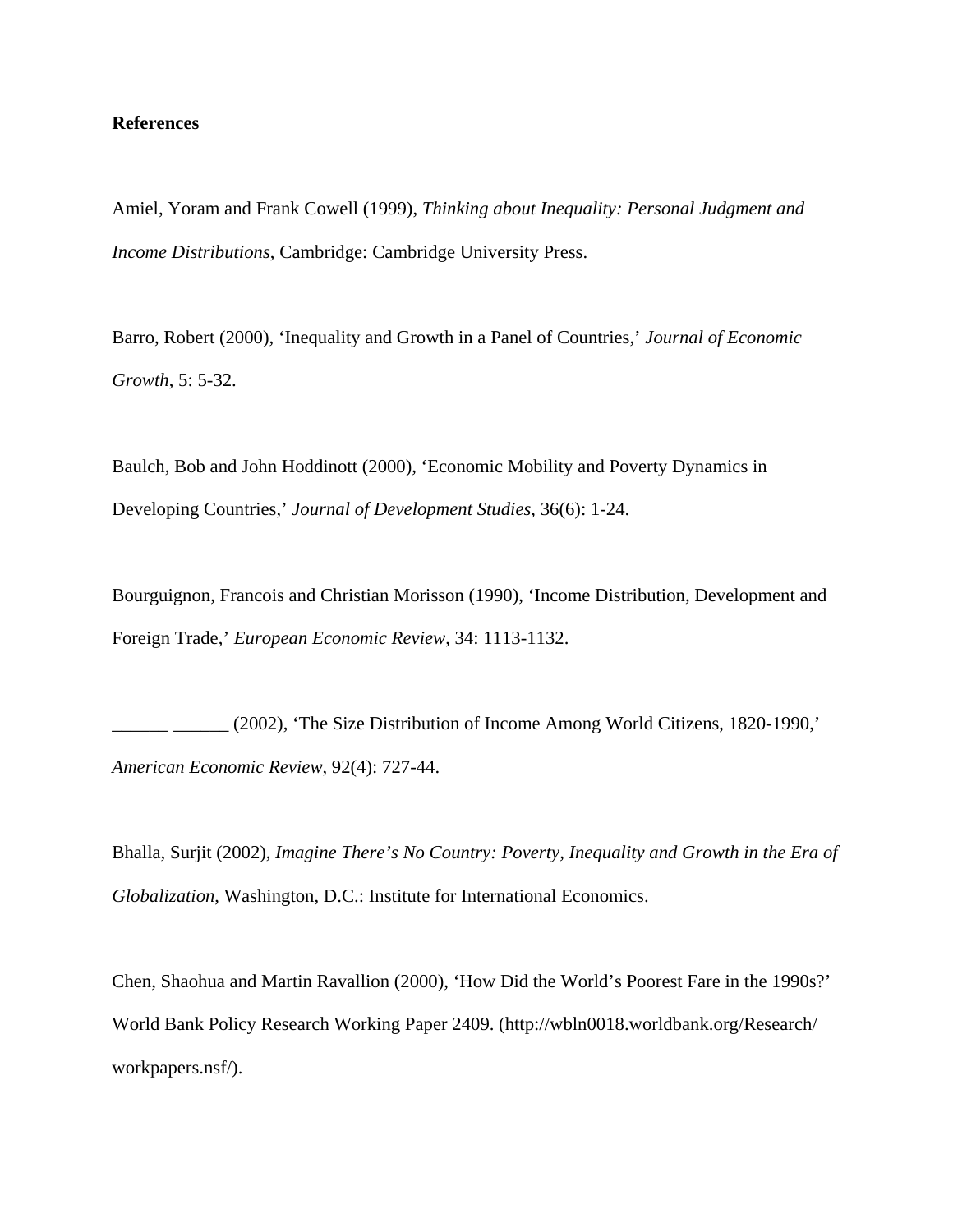\_\_\_\_\_\_ \_\_\_\_\_\_ (2001), 'How Did the World's Poorest Fare in the 1990s?' *Review of Income and Wealth*, 47: 283-300.

\_\_\_\_\_\_ \_\_\_\_\_\_ (2002), 'Household Welfare Impacts of China's Accession to the WTO,' World Bank Development Research Group, mimeo.

Cowell, Frank A. (2000), 'Measurement of Inequality,' in *Handbook of Income Distribution*, (eds.) A.B. Atkinson and F. Bourguignon. Amsterdam: North-Holland.

Datt, Gaurav and Martin Ravallion (2002), 'Has India's Post-Reform Economic Growth Left the Poor Behind,' *Journal of Economic Perspectives*, 16(3): 89-108.

Deaton, Angus (2001), 'Adjusted Indian Poverty Estimates for 1999-00,' Research Program in Development Studies, Princeton University, mimeo.

Dollar, David and Aart Kraay (2002a), 'Growth is Good for the Poor,' *Journal of Economic Growth*, 7(3): 195-225.

\_\_\_\_\_\_ \_\_\_\_\_\_ (2000b), 'Spreading the Wealth,' *Foreign Affairs*, 81(1): 120-133.

Edwards, S. (1997), 'Trade Policy, Growth and Income Distribution,' *American Economic Review: Papers and Proceedings*, 87(2).

Fehr, Ernst and Urs Fischbacher (2002), 'Why Social Preferences Matter: The Impact of Non-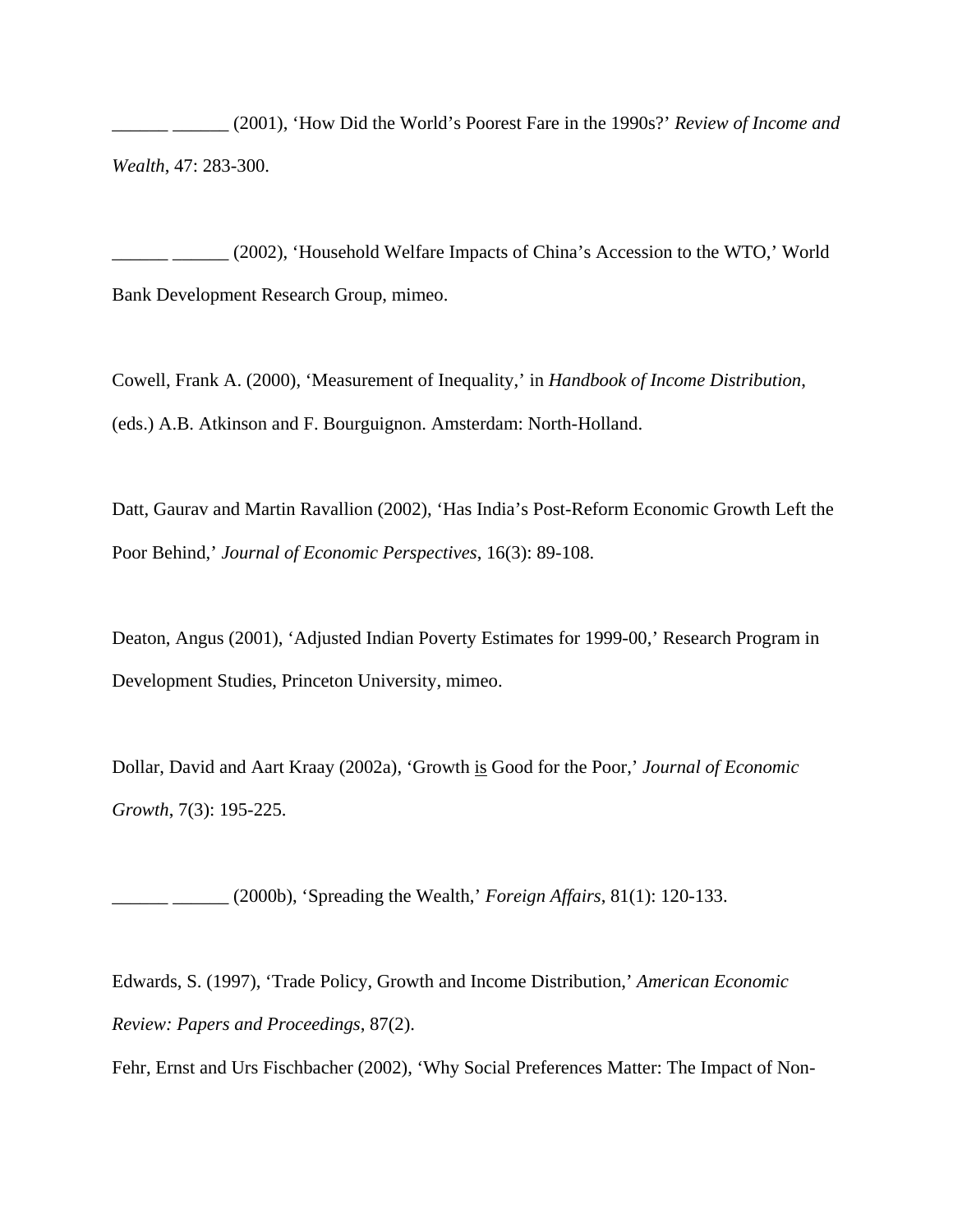Selfish Motives on Competition, Cooperation and Incentives,' *Economic Journal*, 112: C1-33.

Fischer, Stanley (2003), 'Globalization and its Challenges – Ely Lecture to the American Economics Association,' *American Economic Review*, forthcoming.

Galbraith, James K. (2002), 'Is Inequality Decreasing?' *Foreign Affairs*, 81(4): 178.

International forum on Globalization (2001), *Does Globalization Help the Poor? A Special Report*, San Francisco, CA: International Forum on Globalization.

Jalan, Jyotsna and Martin Ravallion (2002), 'Geographic Poverty Traps? A Micro Model of Consumption Growth in Rural China,' *Journal of Applied Econometrics*, 17(4): 329-346*.* 

Kakwani, Nanak and Ernesto M. Pernia (2003), 'What is Pro-Poor Growth?' *Asian Development Review*, 18(1): 1-16.

Li, Hongyi, Lyn Squire and Heng-fu Zou (1998), 'Explaining International and Intertemporal Variations in Income Inequality,' *Economic Journal*, 108: 26-43.

Lundberg, Mattias and Lyn Squire (1999), 'Growth and Inequality: Extracting the Lessons for Policy-Makers,' World Bank, mimeo.

Mistiaen, Johan and Martin Ravallion (2002), 'Survey Compliance and the Distribution of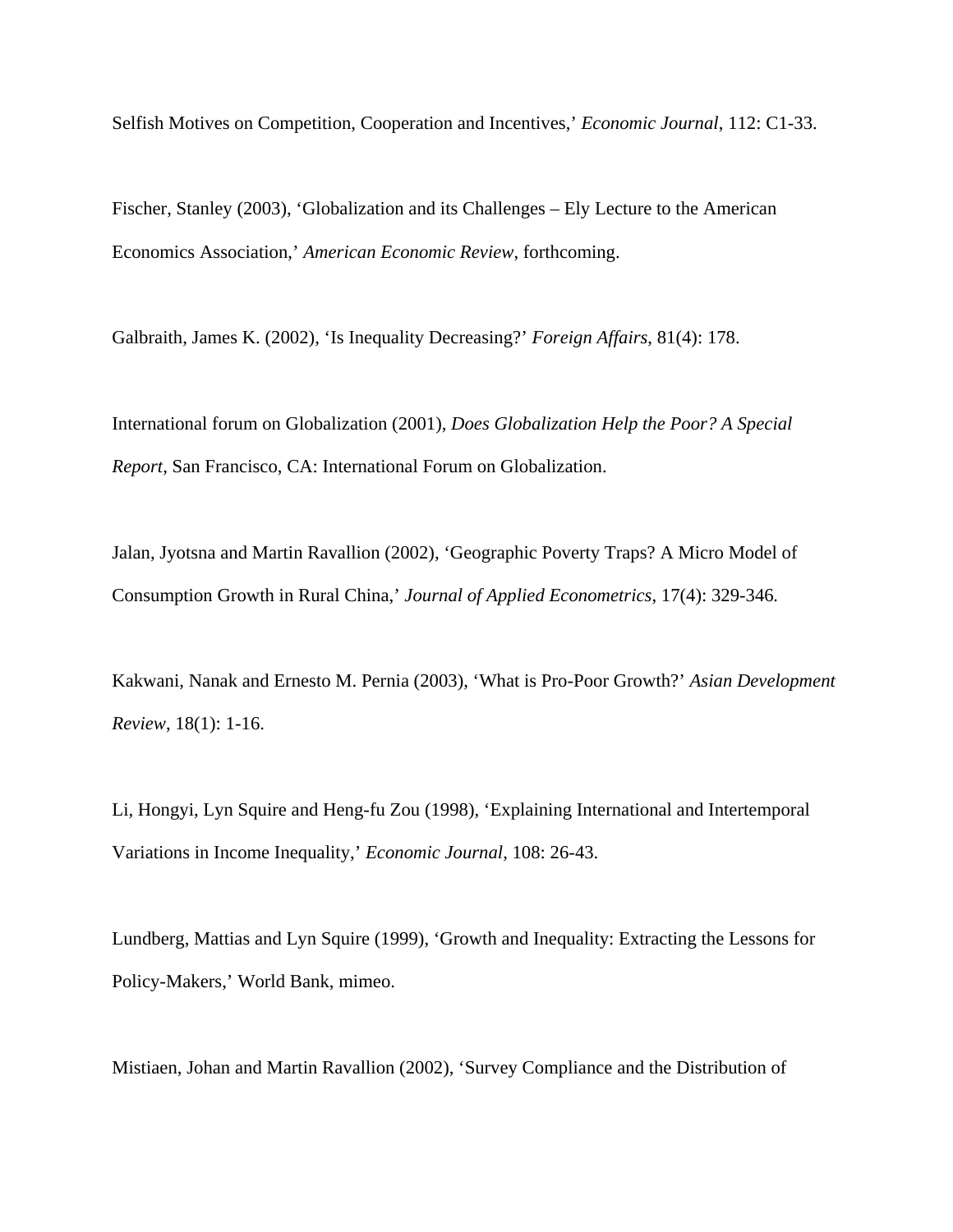Income,' World Bank Policy Research Working Paper 2542, Washington, D.C.

Pritchett, Lant (1997), 'Divergence, Big Time,' *Journal of Economic Perspectives*, 11(3): 3-17.

Ravallion, Martin (1994), *Poverty Comparisons*, Chur, Switzerland: Harwood Academic Press.

\_\_\_\_\_\_ (1997), 'Can High Inequality Developing Countries Escape Absolute Poverty?' *Economics Letters,* 56: 51-57.

\_\_\_\_\_\_ (1998), *Poverty Lines in Theory and Practice*, World Bank Livings Standards Working Paper 133, Washington, D.C.

\_\_\_\_\_\_ (2000), 'Should Poverty Measures be Anchored to the National Accounts?' *Economic and Political Weekly*, 34 (August 26).

\_\_\_\_\_\_ (2001), 'Growth, Inequality and Poverty: Looking Beyond Averages,' *World Development*, 29(11): 1803-1815.

(2002a), 'How Not to Count the Poor: A Reply to Reddy and Pogge,' World Bank Development Research Group, mimeo.

\_\_\_\_\_\_ (2002b), 'Have We Already Met the Millennium Development Goal for Poverty?' *Economic and Political Weekly*, November 16.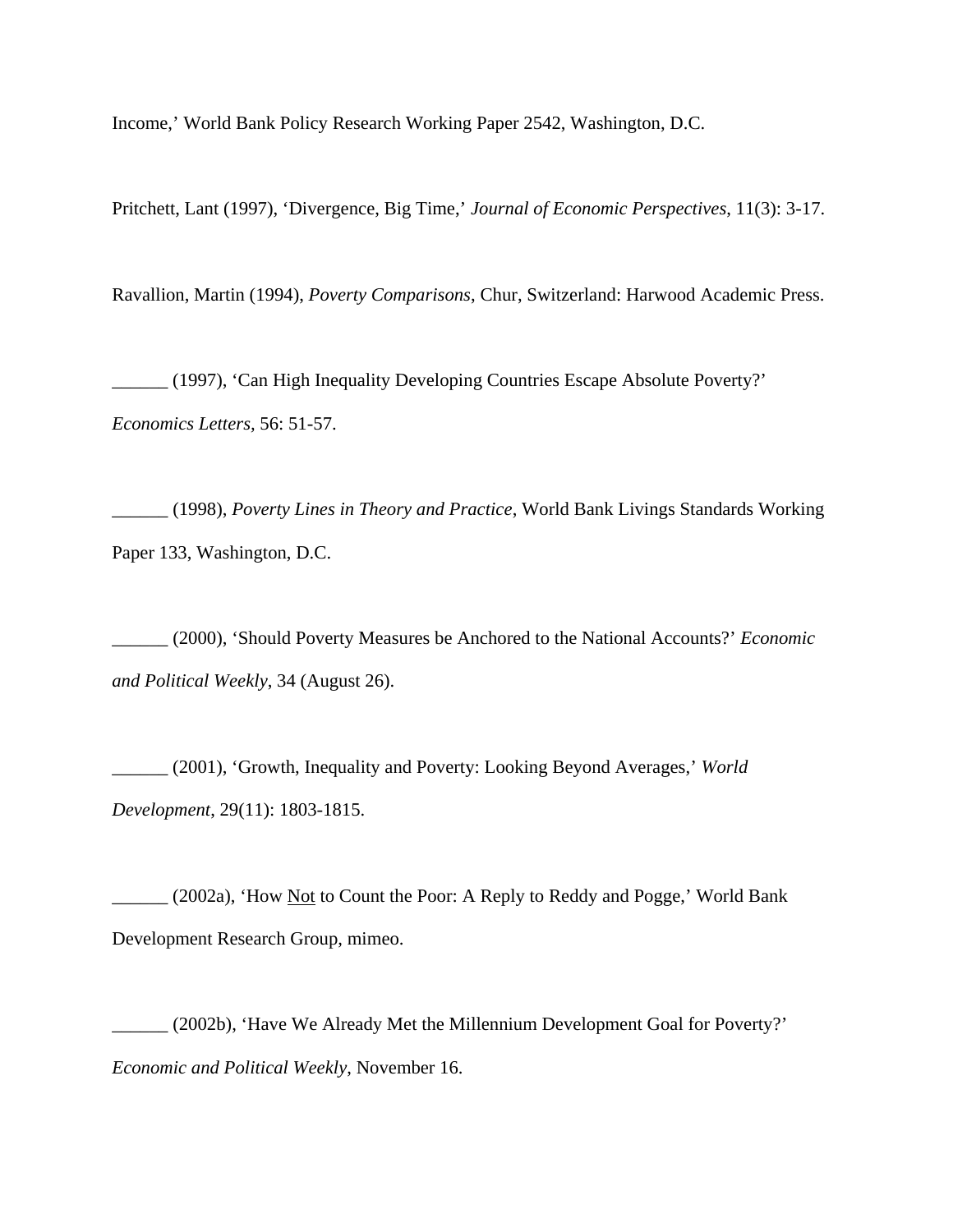\_\_\_\_\_\_ (2003), 'Measuring Aggregate Economic Welfare in in Developing Countries: How Well do National Accounts and Surveys Agree?' *Review of Economics and Statistics*, in press.

\_\_\_\_\_\_ and Shaohua Chen (1997). 'What Can New Survey Data Tell Us about Recent Changes in Distribution and Poverty?' *World Bank Economic Review*, 11(2): 357-82.

\_\_\_\_\_\_ \_\_\_\_\_\_ (2003). 'Measuring Pro-Poor Growth,' *Economics Letters*, 78: 93-99.

Ravallion, Martin and Gaurav Datt (2002). 'Why Has Economic Growth Been More Pro-Poor in Some States of India than Others?' *Journal of Development Economics*, 68: 381-400.

\_\_\_\_\_\_ \_\_\_\_\_\_ and Dominique van de Walle (1991), 'Quantifying Absolute Poverty in the Developing World,' *Review of Income and Wealth*, 37: 345-361.

Reddy, Sanjay G. and Thomas W. Pogge (2002), 'How *Not* to Count the Poor,' New York: Barnard College, mimeo.

Sala-I-Martin, Xavier (2002), 'The World Distribution of Income (Estimated from Individual Country Distributions),' Columbia University, mimeo.

Schultz, T. P. (1998), 'Inequality in the Distribution of Personal Income in the World: How it is Changing and Why,' *Journal of Population Economics*, 11(3): 307-344.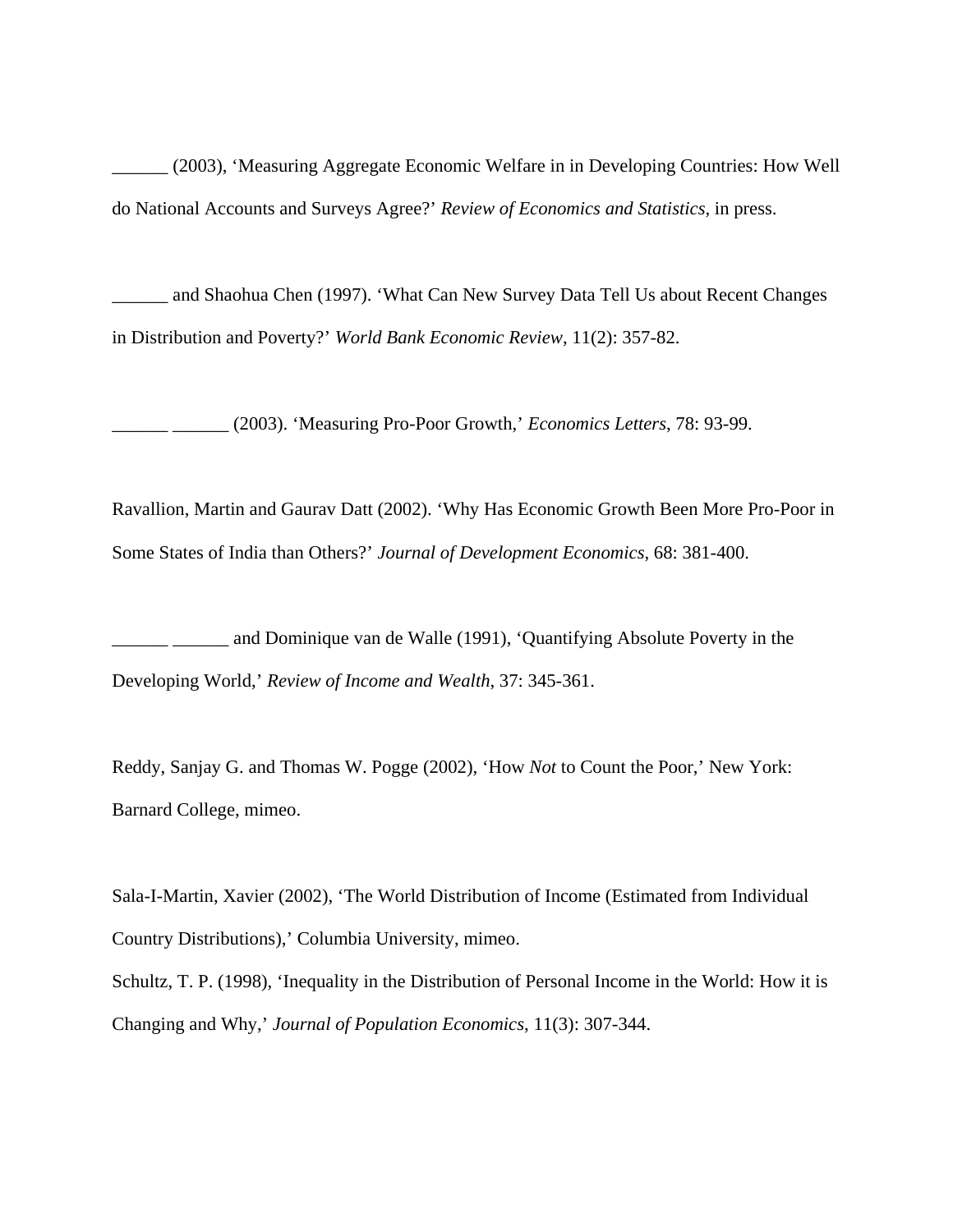Secor, Laura (2003), 'Mind the Gap: The Debate Over Global Inequality Heats Up,' *Boston Globe*, January 5. (http://www.boston.com/dailyglobe2/005/focus/Mind\_the\_gap+.shtml).

Sen, Amartya (2001), 'Globalization, Inequality and Global Protest,' *Development*, 45(2): 11-16.

Sundaram, K., and Suresh D. Tendulkar (2001), 'NAS-NSS Estimates of Private Consumption for Poverty Estimation: A Disaggregated Comparison for 1993-94,' *Economic and Political Weekly*, January 13.

Székely, Miguel and Marianne Hilgert (2000), 'What's Behind the Inequality We Measure? An Investigation Using Latin American Data,' Office of the Chief Economist, Inter-American Development Bank, Washington, D.C., mimeo.

UNCTAD (2002), *The Least Developed Countries Report*, Geneva: United Nations.

Wade, Robert (2002), 'Are Global Poverty and Inequality Getting Worse?' *Prospect Magazine*, March.

Wood, Adrian (1994), *North-South Trade, Employment and Inequality. Changing Fortunes in a Skill-Driven World,* Oxford: Clarendon Press.

World Bank (1990), *World Development Report: Poverty*, New York: Oxford University Press.

\_\_\_\_\_\_ (2000), *World Development Report: Attacking Poverty*, New York: Oxford University